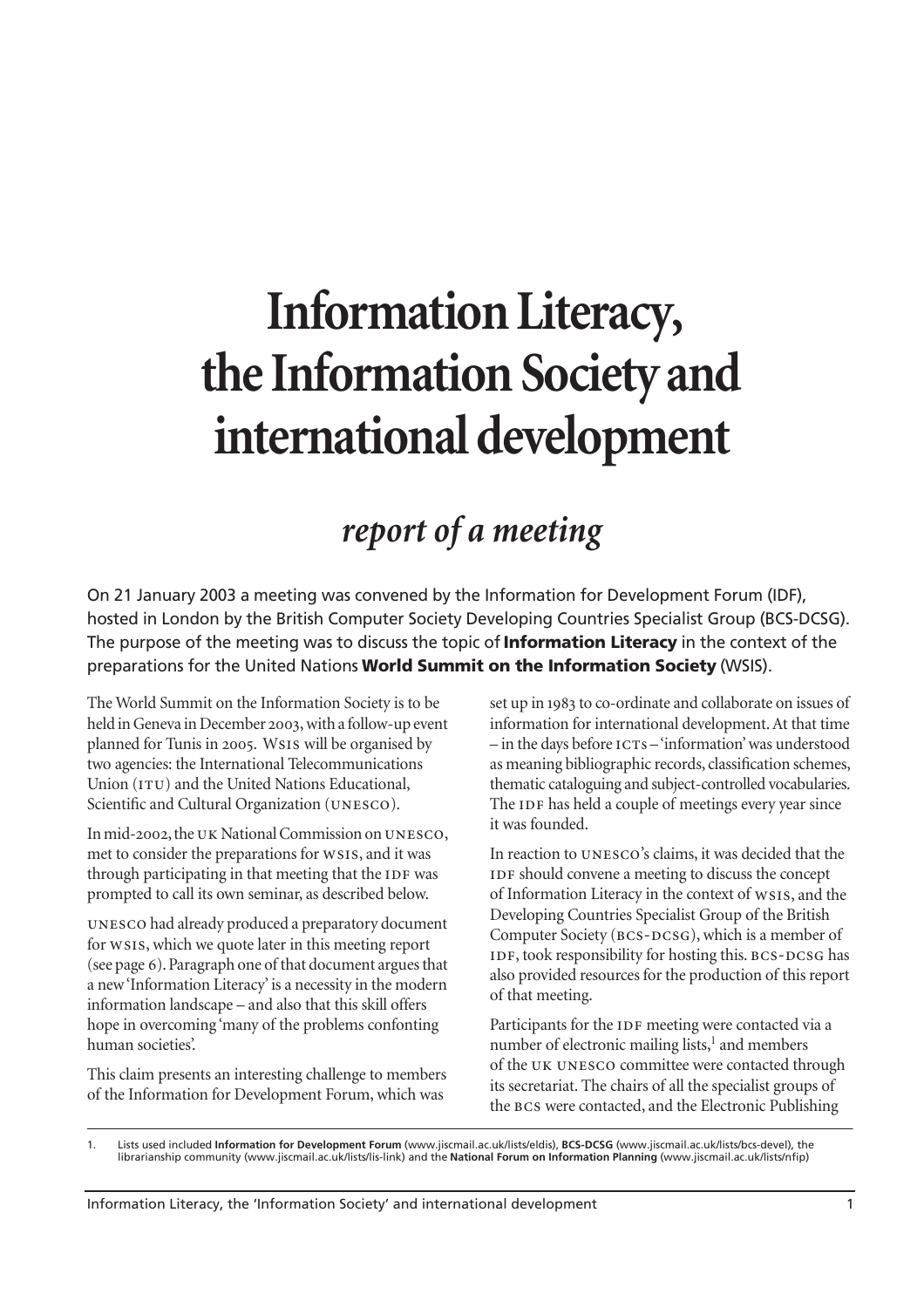Specialist Group showed particular interest. Through these approaches, plus personal contacts, responses of interest were built into an email list, which then went through a series of discussion cycles and exchanges of position papers. In November 2002 a Web site was constructed<sup>2</sup> to hold these papers and other links and resources in preparation for the meeting

Originally the meeting was scheduled for 12th December , but it was found that this date would clash with an event on Information Literacy organised by the company Task Force Pro Libra (TFPL). The focus of the TFPL meeting was to be Information Literacy in the context of the business community, whereas the focus of the IDF is international development and the overcoming of poverty, but we decided to postpone the IDF meeting until January 2003 so that people could attend both and because these two constituencies need to collaborate.

## **A discussion in rounds**

The meeting on 21 January was structured around a number of cycles of discussion, following a preparatory round of introductions in which participants declared their backgrounds and 'enthusiasms' and how they viewed the concept of Information Literacy.

After this, we had a discussion round dubbed 'The archæology of knowledge'. The intention here was to discover how many different experiences and viewpoints might cast light on a meaning of Information Literacy.

One discernable distinction may be that between the approach of those people who teach or help people to be more skilful in accessing sources of information (mainly information professionals operating in academic and library contexts), and those whose work focuses on making such sources of information easier to access and understand (such as authors and editors, designers, publishers and HCI experts). What transpired from the discussion, however, is that these viewpoints are not opposed to each other. If information is thought of as 'coin', these two communities are experts on different sides of the same coin, and have much to learn from and contribute to each other.

We discussed whether the advent of ICTs brings something genuinely new to the 'information society' of which UNESCO speaks, or simply represents a continuation of what has been for a long time. The answer probably is 'both at the same time'. The issue is to decide what is new and in what way, and what it incorporates; which

elements of the old are as relevant as ever, and which will to be discarded or modified. This could be difficult for professionals whose intellectual integrity might have to be discarded simply because what they know is now wrong or less relevant than formerly.

#### **Bodies of knowledge**

The theme of the second 'round' was on the existence of bodies of knowledge. A search on 'Information Literacy' within Library and Information Science Abstracts (LISA) produced 911 results, of which the large majority were concerned with library skills in higher education, and the impact of the Internet on undergraduate learning. Such a perspective is clearly much too narrow to apply to the whole world community, where information policy must take into account the information needs of poor people whose concerns are daily survival and economic development, not academic achievement.

There are clearly many bodies of knowledge, many not yet codified or brought into being; one might more usefully speak at this stage of 'communities of knowledge'. As well as the obvious case of Library and Information Science, the emerging and somewhat overlapping disciplines of Information Design and Human Computer Interaction were also represented within the meeting, each concerned in its own way with understanding how people approach and access sources of information, and how to design those sources more effectively. Linguistics and translation were also put forward as relevant communities of knowledge with perspectives to contribute on information policy.

## **Models of Information Literacy**

From here the discussion turned to whether there are useful models of Information Literacy. One that was discussed in detail was that produced by the Society of College, National and University Libraries (SCONUL) in Britain. The SCONUL model tends to focus on information skills that are relevant in higher education. Our group did wonder whether it was possible to extract an even more generic model of information literacy which could apply convincingly to the needs for information and problem-solving of the rural and urban poor.

Among other points made were about the inadequacy of such a 'librarianship' model to explain how sources of information are designed, created and propagated, and the importance of the sometimes problematic role of 'information intermediaries'. In societies where direct

<sup>2.</sup> http://www.ideography.co.uk/wsis-focus/ — constructed by discussion participant Conrad Taylor on his own web site.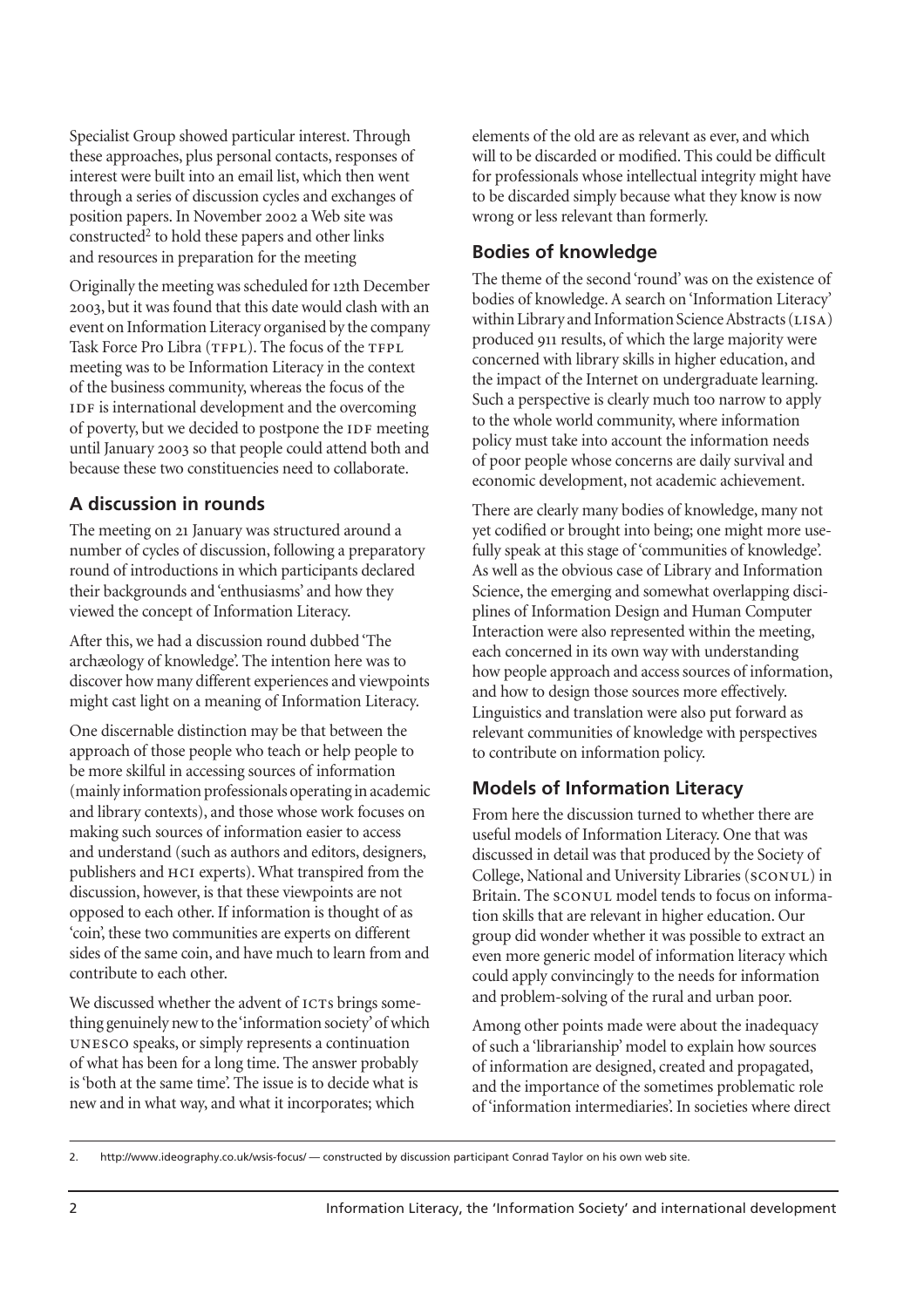access to sources of information is limited and skills in handling information are not widespread, information intermediaries are 'gatekeepers' who have the power to facilitate access to information, but who often control, filter or bias information or deny it to those of whom they don't approve.

However we understand the roles that information and knowledge, decisions and action play in international development, there must be some relation between (a) the workings of 'knowledge factories' (which includes universities) (b) the governance of the polity at different levels, and (c) the life and practice of communities, which is where development is located. Much more work needs to be done if we are to understand how information is produced by those communities in practice, how that impacts on governance and feeds the knowledge factories, how this process is understood and how it contributes to information literacy. But at least we have an idea of the best well known models to start with.

This concluded the aspect of the day that was intended to cover the past, what was already known, to provide a starting point and foundation on which we might then proceed.

#### **Communities and agendas**

The second half of the meeting had the aim of planning for future action. It was apparent from the morning's discussion that all present shared a 'pro-poor' agenda. This agenda provides a special class of problems and needs, distinct and sometimes opposed to the priorities of other communities of information literacy. The business community, the IT industry and the higher education sector were identified as other communities, and there might well be more.

The Globalisation and Development White Paper (2000) of the UK's Department for International Development (DFID) can be taken a starting point. There we find concepts of knowledge and research in international development, the concept of an International Public Good and the concept of Intellectual Property Rights. From here we can engage in a discussion of what the contribution of the British government should be to the World Summit on the Information Society.

We discussed what the core contribution of information practitioners and professionals might be, with the initial suggestion that it was the ability to work with metadata and taxonomies. This, it was clear, was too narrow a muster of the competences around the table. Other ones significant in the context of the ws1s agenda are skills

in design and publishing methods and technologies, and skills in teaching them, which could be important in empowering communities to make their own information and to publish their own voice.

This shows in some measure the state we are in. Shifts in meanings and representations, and the practises of the professional societies and publicly funded institutions have exacerbated the old distinction between the boxes and the books, between the IT professionals and the information professionals, which was part of the original reason for setting up the IDF.

#### **Frameworks for future work**

Finally we considered what institutional framework there might be for future work on Information Literacy and the WSIS agenda. One opportunity is the Framework 6 research agenda of the European Commission, the first call for which was published on 17th December 2002.

It was agreed that we need to participate in other international forums to promote a pro-poor perspective, to head off the tendency to reserve privileged access to information and freedom of expression. The mechanism for moving forward on this probably resides in vigilance and opportunism.

The offer was accepted of a further meeting at the University of Plymouth when there is enough new material to review and develop further.

This report is produced in a somewhat unusual form – as close as possible to a verbatim account of what was said, in order that it might be plundered by anyone who wishes, for the development of further argument out of the discussion strands reported here. Some diagrams have been added, either because they were produced during the meeting or were alluded to.

Our thanks are due to the BCS DCSG for enabling the production of this report, to Conrad Taylor for its editing and preparation, and to participants at the meeting who contributed clarification and editorial suggestions.

# *John Lindsay*

Chair, BCS-DCSG

**Note:** this meeting report has been edited from a recording of the meeting. Names appear in bold primarily to show where there was a change of speaker. Thanks to all participants who helped me with clarifications and suggestions. My special thanks to Susie Andretta for her editorial help. — **Conrad Taylor**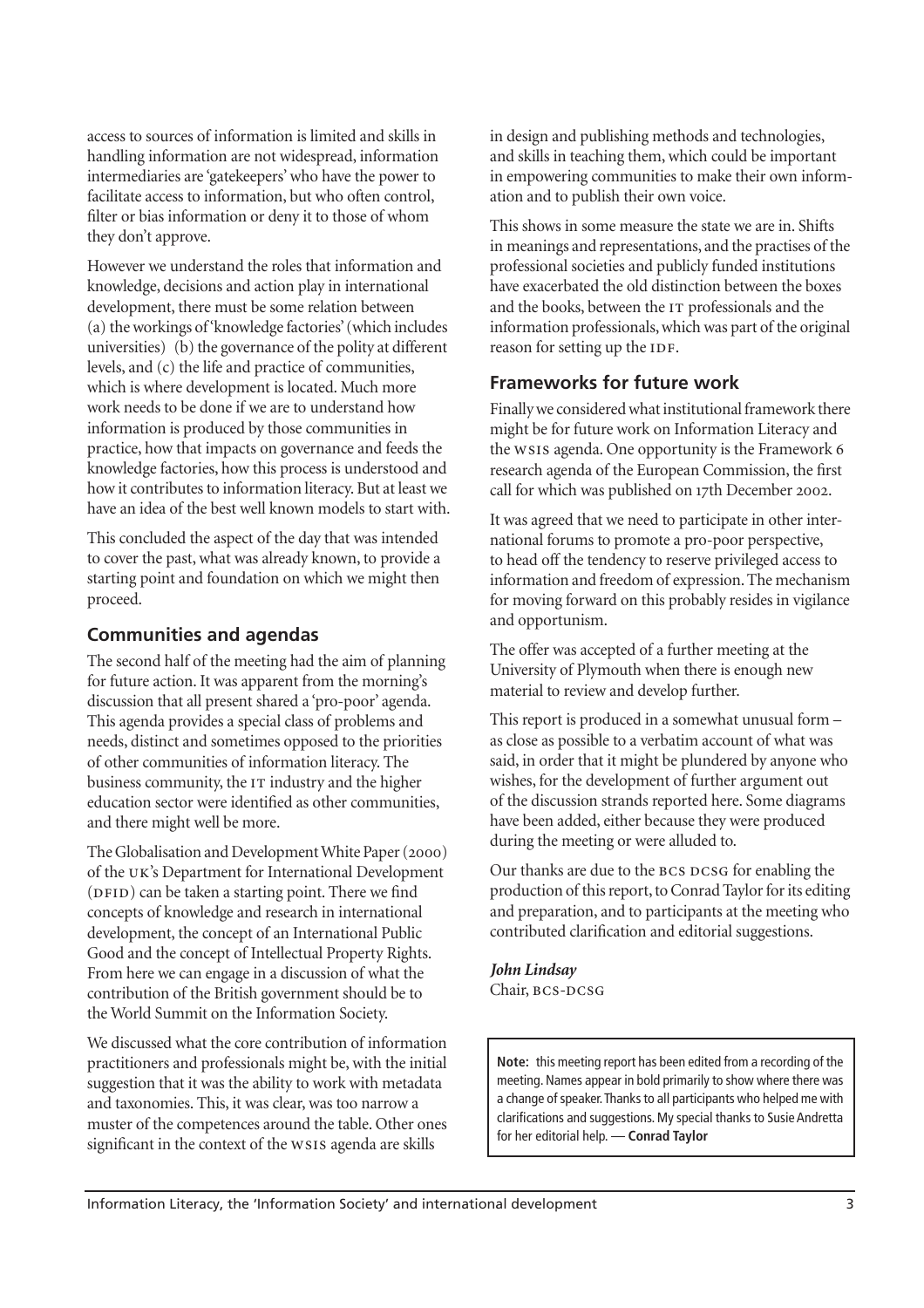# **An account of the discussion on 21 January 2003**

# *The discussion participants, and others in the circle*

John Lindsay started the day's meeting by suggesting that we make a first round to introduce ourselves and explain our 'enthusiasms'. Various different perspectives on information were revealed…

**Clifford Morse** — Associated with BCS-DCSG for many years, Clifford is an 'enterprise data architect' with a supplementary concern about development issues. He has recently been active lobbying on development issues raised by GATS (the General Agreement on Trade in Services of the World Trade Organisation).

Pat Norrish — currently an independent consultant in Communication for Development. 'Communication' in this context means the whole gamut, from face-toface meetings, to all the different media, including the new ICTs. Previously she worked at the University of Reading in the AERDD (Agricultural Extension and Rural Development Department), a postgraduate department primarily for students from developing countries. Currently Pat chairs the Steering Group of EXCHANGE, a DFID-funded programme on Health Communication, and is on the steering group of (Natural Resources Systems Programme) advising on communication. Her interest is in communication projects associated with developingcountry programmes of action for development.

**Justine Johnstone** — teaches Information Literacy at London Metropolitan University, which is an amalgamation of North London and Guildhall Universities. The University requires all entry level students in the Department of Art, Media and Design and the Department of Applied Social Sciences to study Information Literacy, and Justine teaches on the humanities side of the curriculum. Her own research is concerned with knowledge and Internet use in developing countries. She is keen to see how a broader discussion of Information Literacy might reflect on how they teach the courses at London Metropolitan University.

**Susie Andretta —** Also from London Metropolitan University, Susie initiated the provision of teaching on Information Literacy (IL) at the University of North London five years ago, and is now responsible for the delivery of the IL module in London Metropolitan's Department of Applied Social Sciences. Her principle interest is in Information Literacy as a tool for independent learning. Susie's work on IL does not have a direct

link with developing countries, but her consultancy work in Sierra Leone and Ukraine has made her realise that the technological infrastructure of a country determines what is or is not feasible in implementing programmes of Information Literacy, especially where ICTs are involved. In her view, the most effective approach to IL provision is one based on appropriate technologies that address local and national needs.

**Penny Trigg —** Penny is the Information Manager in the British Council's team for the UK National Commission for UNESCO. The National Commission is preparing for ws1s by responding to requests from UNESCO to gather specialists to critique its position papers on policies for the Summit; John Lindsay has also been involved in this process. One of their reports has made its way onto the UNESCO Web site, and the rest of the work they have been doing can be found at unesco.org.uk. The work of the UK National Commission is currently under review; they are waiting for a decision from government as to what the Commission's future will be. A report submitted to Ministers can also be found on the Web site.

**Sue Hughes —** Sue's background is in business information; she managed a wide-ranging information service for the DTI and has worked overseas in business information consultancy, setting up business information centres in Egypt. She recently took over as Head of the Information Society Sector at the British Council. Sue explained that the British Council is keen to explore the topic of Information Literacy; little work has been done yet, but they want to make sure that those with whom the Council works worldwide understand the implications of IL issues. At the same time, Sue is trying to ensure that the Council is connected to all UK initiatives related to ws1s, and hopes to develop work-strands on this across the Council, up to the Geneva Summit in 2003, the Tunis summit in 2005, and beyond.

Andy Smith — Andy has been on the BCS-DCSG mailing list for years. A Reader in Human-Computer Interaction at the University of Luton, he believes there's an overlap between concerns of HCI and concerns about usability of information systems. His main topic of research is on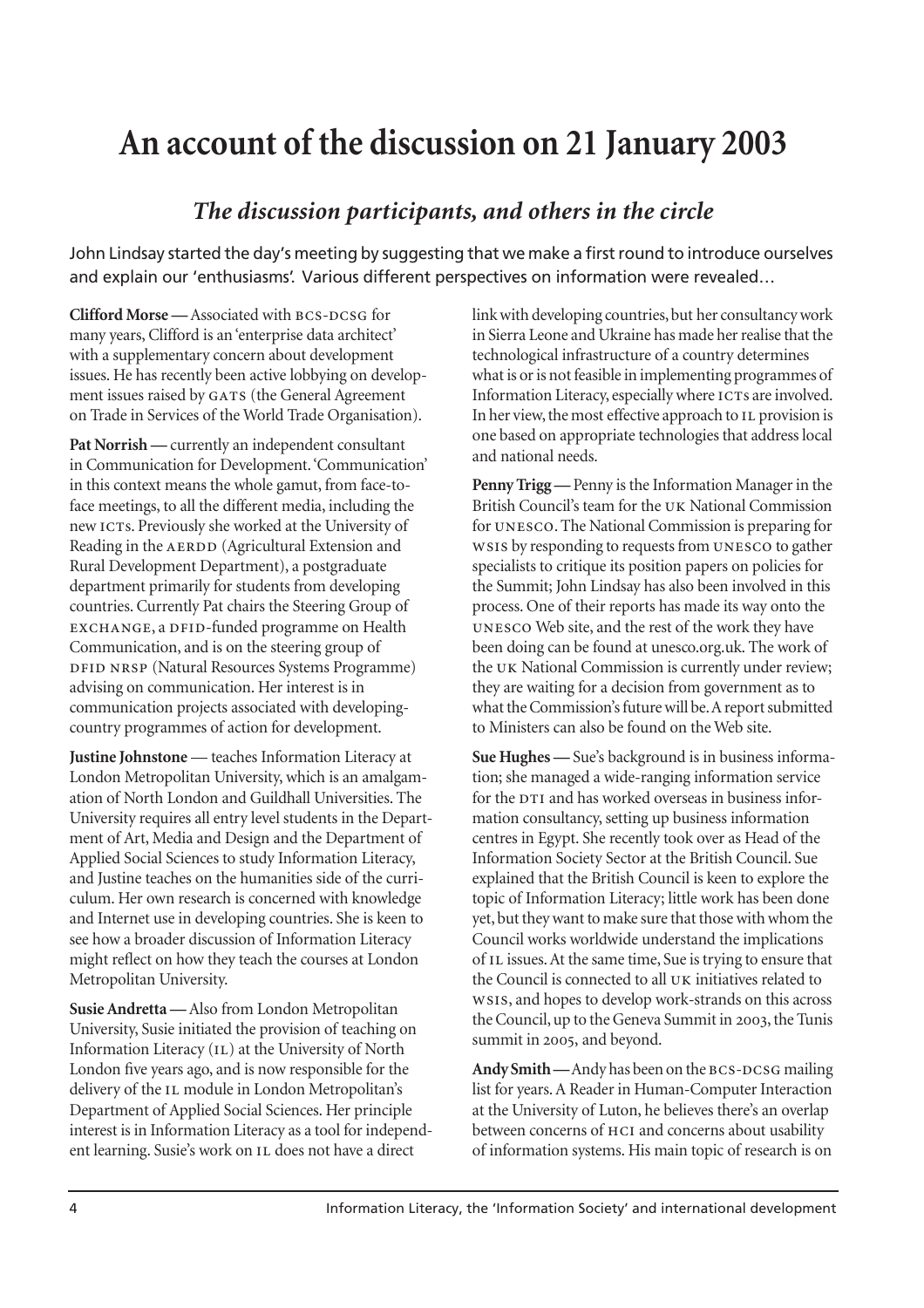cultural differences in usability, and how to build systems that are usable in different cultural contexts. He recently started on an EU-funded project looking at usability in India, working with a network of contacts throughout India on a whole range of issues - the Indian IT industry, localization issues, and the generation of usable systems from the 'bottom up' in poor and remote communities. He will be involved in similar project work in China.

**David Penfold —** David has a scientific background, and works as a publishing consultant; he is also the Chairman of the BCS Electronic Publishing Specialist Group (BCS-EPSG) and sits on the BCS Knowledge Services Board. David has reviewed many projects for the European Commission within their programme of support for research in information and communication technologies, especially on multimedia tools and content. Editorially, he has worked on publications on worldwide renewable energy and the environment. He is also the author of two of the BCS study guides for the 'European Computer Driving Licence' scheme (ECDL).

**Conrad Taylor —** A freelance teacher and consultant in electronic publishing and information design, Conrad has built and continues to maintain the Web site created to support this meeting. His involvement with issues of development and the environment go back to teenage years; he worked for Third World First and the Europe/ Third World Research Centre, and has been active in Asian human rights campaigns. His recent voluntary engagement has been with Black community projects in the UK. He also helps to maintain InfoDesign-Cafe, a discussion list on Information Design on the Internet, is on the editorial board of *Information Design Journal*, and is Secretary of BCS-EPSG. Conrad considers non-ICT information delivery systems to be still important. He is interested in how we create, design, lay out and typeset, publish and organise information materials to make them as easy as possible to access and understand.

Brian Layzell — Treasurer of BCS-DCSG, Brian has spent most of his working life in the Department of Health, introducing computing systems into the Health Service from the days of mainframes onwards. He retired from the DOH eight years ago and now works as a consultant in IT systems security, data security and business continuity, mostly for UK clients and some overseas clients. Brian recently became chair of a BCS group concerned with issues of disability and accessibility, *e.g*. hardware and software design, information design and screen arrays. He commented that accessing information through new technologies such as the Internet and a laptop computer is something a lot of people in the developed societies are familiar with, but in parts of the world where health and social care provision are inadequate, and the economic infrastructure is fragile, the ability to disseminate information is similarly hampered.

**John Lindsay**— John is a Reader in Information Systems Design at Kingston University  $(UK)$ , where he specialises in strategic information systems, information science and information systems design. He is a Member of the British Computer Society, and chairs the BCS Developing Countries Specialist Group. He was long an Associate of the Library Association (now merged with the Institute of Information Scientists to become CILIP). For thirty years, John has been interested in the relation between information and the organisation of power in society – as described below in the section on 'the archæology of concepts'. He helped set up the Information for Development Forum and the Transport Information Planning Forum, and through both became a representative to the National Forum on Information Planning. In the 1970s he set up Librarians for Social Change, and the Need to Know project at South Hackney School. He is currently involved with the task group working on the government white paper on e-commerce.

#### **Other contributors**

John Lindsay then gave a brief description of the people who had been involved in the email discussion group in preparation for this day's meeting, but who were unable to attend in person.

**Mark Perkins** — For a long time in the Information for Development Forum in Britain, Mark was the Librarian of the Overseas Development Institute, and for the last couple of years has been working in the Pacific.

**Alan Hancock** — Alan has occupied a senior position in UNESCO, and has been involved in the work of the UK Commission on UNESCO. His special interest is the role and contribution of the media.

Pat Hall — Pat is Professor of Computing at the Open University and has been a member of the Developing Countries Specialist Group for a long time.

**Justin Smith** — Director of the Information Literacy programme at Plymouth University, Justin has a background in Librarianship.

**Jill Needham** — Jill is responsible for the Information Literacy programme at the Open University.

**David Baldon**— Editor of the *Journal of Documentation*, David teaches at City University in London. He is also the only British representative on the official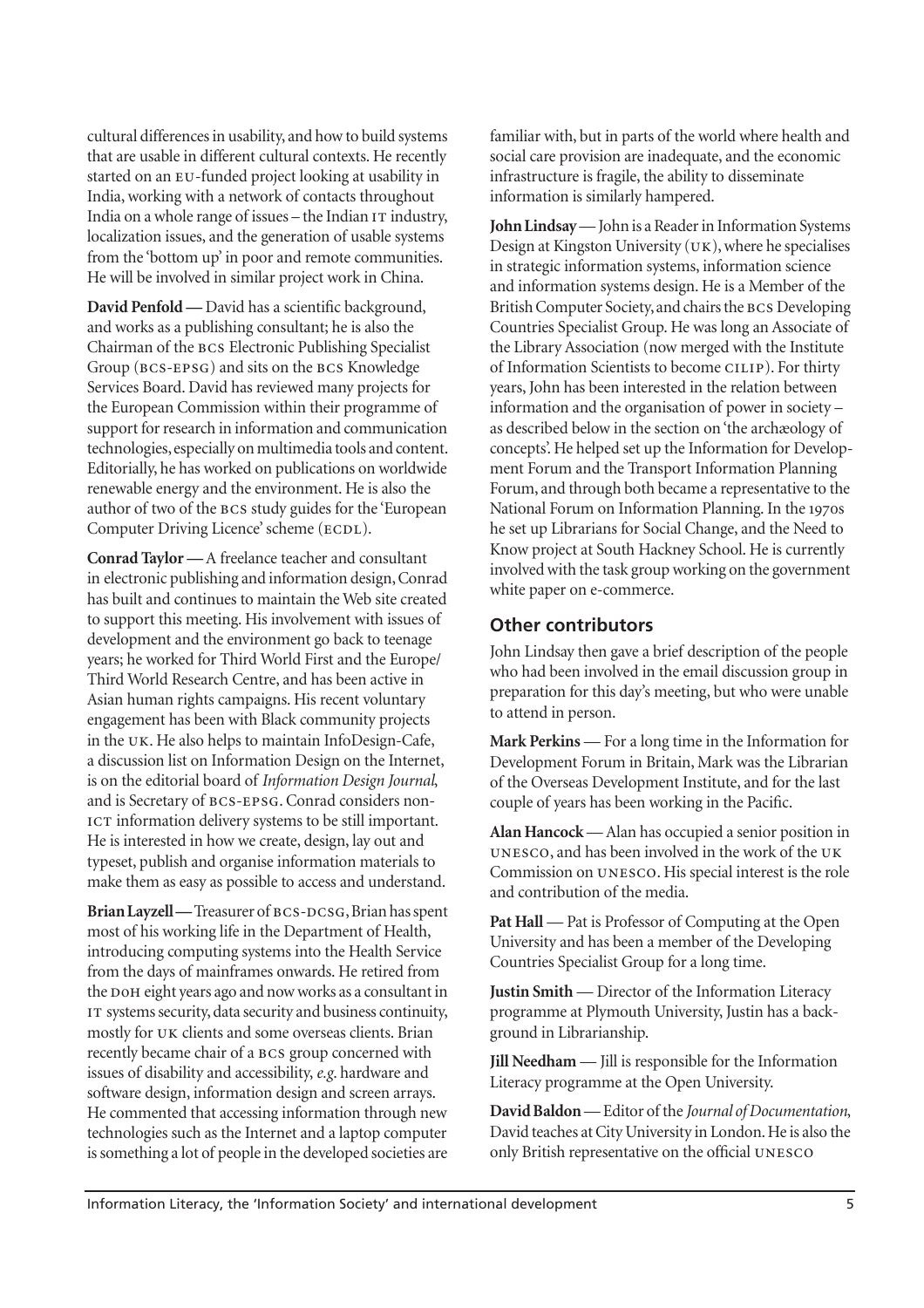working party on Information Literacy – a body which, it appears, has not actually met to date.

Val Skelton — from TFPL<sup>3</sup>, Val was one of the organisers of the TFPL meeting on Information Literacy on the 12th December 2002, at which Sheila Corrall, incoming President of CILIP, was the closing speaker.

**Judy Stephen** — Information Manager for Oxfam, and the chair of the Information for Development Forum.

**Rosemary Raddon**— Rosemary was Deputy Director of Learning Services Support in the former Inner London Education Authority (ILEA). Recently she worked in Sri Lanka on Information Literacy in a rural bank project.

**Peter Murray** — Peter works as an independent health informatics and telematics consultant, and is also an Honorary Research Fellow in Health Informatics at King Alfred's, Winchester. He co-ordinates the Education, Training and Development task force of the BCS Health Informatics Committee; sits on the Executive Committee of the BCS Nursing Specialist Group; and is also BCS's representative to the International Medical Informatics Association. His interests include health informatics in developing countries and the potential of open source software to help in those situations.

# *The discussion begins: towards an archæology of concepts*

**John** explained that he draws the idea of the 'archæology of concepts' from Michel Foucault's ideas of an archæology of knowledge. 'These old ideas have shards that still can come up and get you in the foot,' he said. He started by drawing our attention to papers he distributed at the start of the meeting. One of these was a copy of the first page of UNESCO's Strategic Orientation to the World Summit. Paragraph One reads:

<span id="page-5-0"></span>The emergence of the Information Society is a revolution comparable to the deep transformation of the world engendered by the invention of the alphabet and the printing press. A new culture is emerging, based on symbols, codes, models, programs, formal languages, algorithms, virtual representations, mental landscapes, which imply the need for a new 'information literacy'. Information and knowledge have not only become the principal forces of social transformation. They also hold the promise that many of the problems confronting human societies could be significantly alleviated if only the requisite information and expertise were systematically and equitably employed and shared.

Surely, said John, the assertion that there is a 'revolution' going on similar to the invention of the alphabet and the printing press is contentious? If the invention of the printing press led to the cutting off of King Charles' head, as Christopher Hill argued in *The World Turned Upside Down*, whose head will roll as a result of this revolution? Do we really think a fundamental transformation is being caused by these developments in technology? If so, what will it be? Our particular concern, John suggested, should be the role of the professional societies, of which some of those present were chartered members.

As for the issues listed by  $UNESCO - 'symbols, codes,$ models, programs, formal languages, algorithms, virtual representations, mental landscapes' – do we recognise that list? Does it make any sense to us? Would we have some other list we would be happier with? John also pointed out the language about equitable sharing of information and expertise, and the use of the buzzwords 'information' and 'systematically'. It was that first paragraph which suggested to John, at a meeting of the UK National Commission on UNESCO which Penny Trigg also attended, that a follow-up meeting should be organised to try to work through these issues. This, then, was the rationale leading to the current day's meeting.

John also passed around an editorial, 'Information Literacy: a New Frontier', from the UNISIST Newsletter,<sup>4</sup> written by Philippe Quéau, the Director of UNESCO's Information Society Division. John found it interesting that information is described in that article as a 'new frontier'. However, John finds the 'frontier' metaphor distasteful: it suggests the killing of natives and bison… Nor is he happy with the idea of Information Literacy, a topic we'd return to. However, Quéau does seem to tackle some of the big issues which should be examined in this day's discussion.

As for John's personal 'archæology', it goes back to his time as a trainee librarian in Durban, South Africa in the 1960s, when Black people were excluded from the public

<sup>3.</sup> TFPL is a company which works in areas of information and knowledge management and library systems. The meeting on 12 December 2002 was called "Joining In: the benefits of information literacy". Speakers were: Marc Aukland (BT), Angela Abell (TFPL), James Binks (CBI), Sheila Webber (Sheffield University), Stephen Town (Cranfield University), Carey Craddock and Angela Donnelly (Unilever), Jenny Brook (Huddersfield University) Lynn Barrett (Dixons City Technology College) and Sheila Corrall (CILIP and Southampton University).

<sup>4.</sup> UNISIST Newsletter Vol. 28, No. 2, 2001 — pp 3–4.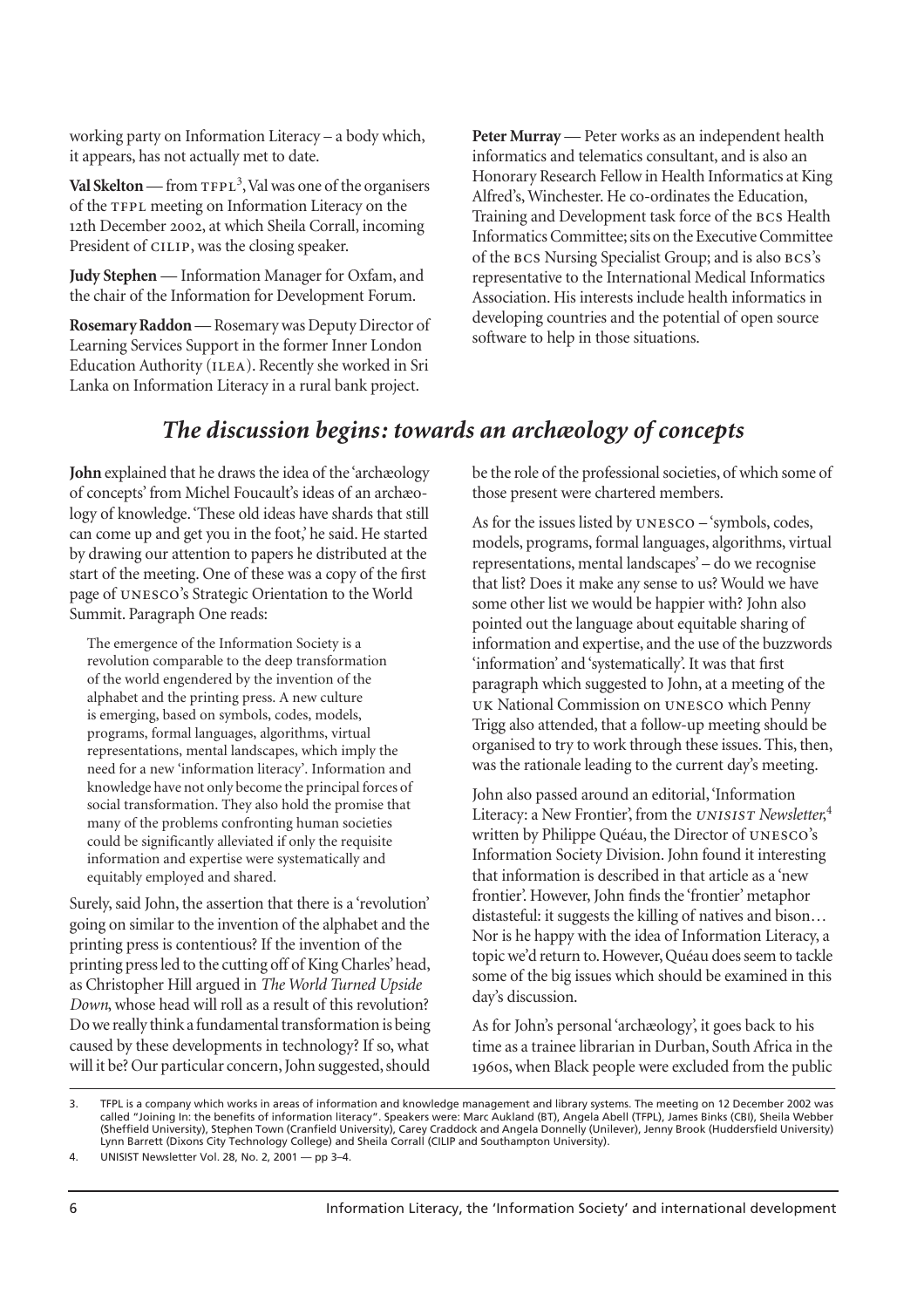library system by an act of law. In theory, a separate 'but equal' Black library system was going to be set up, but this was clearly not happening. That seemed to John to be a real professional challenge; though he had not yet done his exams in librarianship, he still felt as if he had a professional obligation to do something.

John reminded us what the emergent communication technologies were in the 'sixties – early dry-toner photocopiers, Letraset, Banda spirit duplicators and mimeographs, and small paper-plate offset litho presses. John assembled a group of progressive South Africans willing to show people how to make their own books, create their own voices. For a while, he was also editor for the youth organisation of the Progressive Party. This continued until he felt he had to leave South Africa.

John then ran a project called 'The Need to Know', at South Hackney School, funded by the British Library. Also about 30 years ago, he was involved in setting up the Gay Switchboard, in recognition of the isolation and marginalisation felt by many young gay people. The Gay Switchboard ensured such wide publicity for its phone number that no-one could remain ignorant of it. The Information for Development Forum started not long after, in 1983. Then John was asked to join the BCS, and the Royal Society of Arts, and has been agitating on 'pro-poor policies' in those contexts ever since.

John ended by pointing out that Clare Short had brought a pro-poor agenda into the public arena in the government's White Paper on Globalization.<sup>5</sup> So John begins to think that he is at least partially 'cutting with the grain' for the first time in his career as an information professional.

**Clifford** described his long-term interest in literacy of the traditional sort, through his involvement with the Summer Institute of Linguistics, an American-based organisation which (in support of Christian evangelism) has been helping to create writing systems for traditional languages that have not hitherto been written down. Almost all these projects involve literacy issues; the creation of new scripts and orthographies have to be followed up by teaching people how to read and write with them, and how to find their way around a written document – for some of those communities, the written word is a new concept.

Clifford's other strand of interest is in getting computers to understand each other. Computers are rather good

at the syntax of languages, he said; but the semantics – the meaning contained within those texts – evades them. He thought there must be some overlap between these subjects – literacy, and natural language processing – and today's area of discussion.

As for his role as an enterprise data architect, Clifford said that this job sits between the business and its data. The job of the data architect is to ensure that gathering and structuring the data is done in a way that promotes effective business management. Data architects have developed some interesting semi-formal techniques which might find application in Information Literacy.

**Pat's** background involves 14 years living and working in Thailand, Ethiopia and Ghana, where for much of the time she worked in educational television and radio. In Ghana, during the first Sahelian drought, the challenge was how to communicate drought-related issues to illiterate farmers using print material.

At Reading University, it fell to Pat to teach the literacy component of the MA in Rural Development overseas students. Pat recognised the power relations wrapped up in literacy. Too much literacy teaching has concentrated on how to teach people to read. For Pat, the real concern has been to teach people how to *write* – the power is in the pen, so to speak. The Reading communication curriculum for all masters students focused on how to 'write' across the media spectrum so that people could understand the power relationships around information and its creation.

In her current work there is a lot of emphasis on issues of information provision, and universal access to it. There is also an understanding – or misunderstanding rather – about the role ICTS have to play in this. An organisation may set up a Web site to disseminate information without sufficient thought about what this means for everybody, particularly those beyond the end of the infrastructure. CD-ROMS are also increasingly popular, but issues of appropriateness and content remain.'Let's send out CD-ROMs about how to break it to a woman that she's been diagnosed with breast cancer' was one proposal. Just think about that in a developing-country context – it doesn't make sense to do it this way (which is not to trivialise the needs of those women who need to be diagnosed and to receive treatment).

Pat mentioned a project funded by DFID Engineering: the Knowledge and Research (KAR) Programme, highly

<sup>5. &</sup>quot;Eliminating World Poverty: Making Globalisation Work for the Poor." White Paper on International Development, December 2000. See http://www.globalisation.gov.uk/WhitePaper/FullPaper.pdf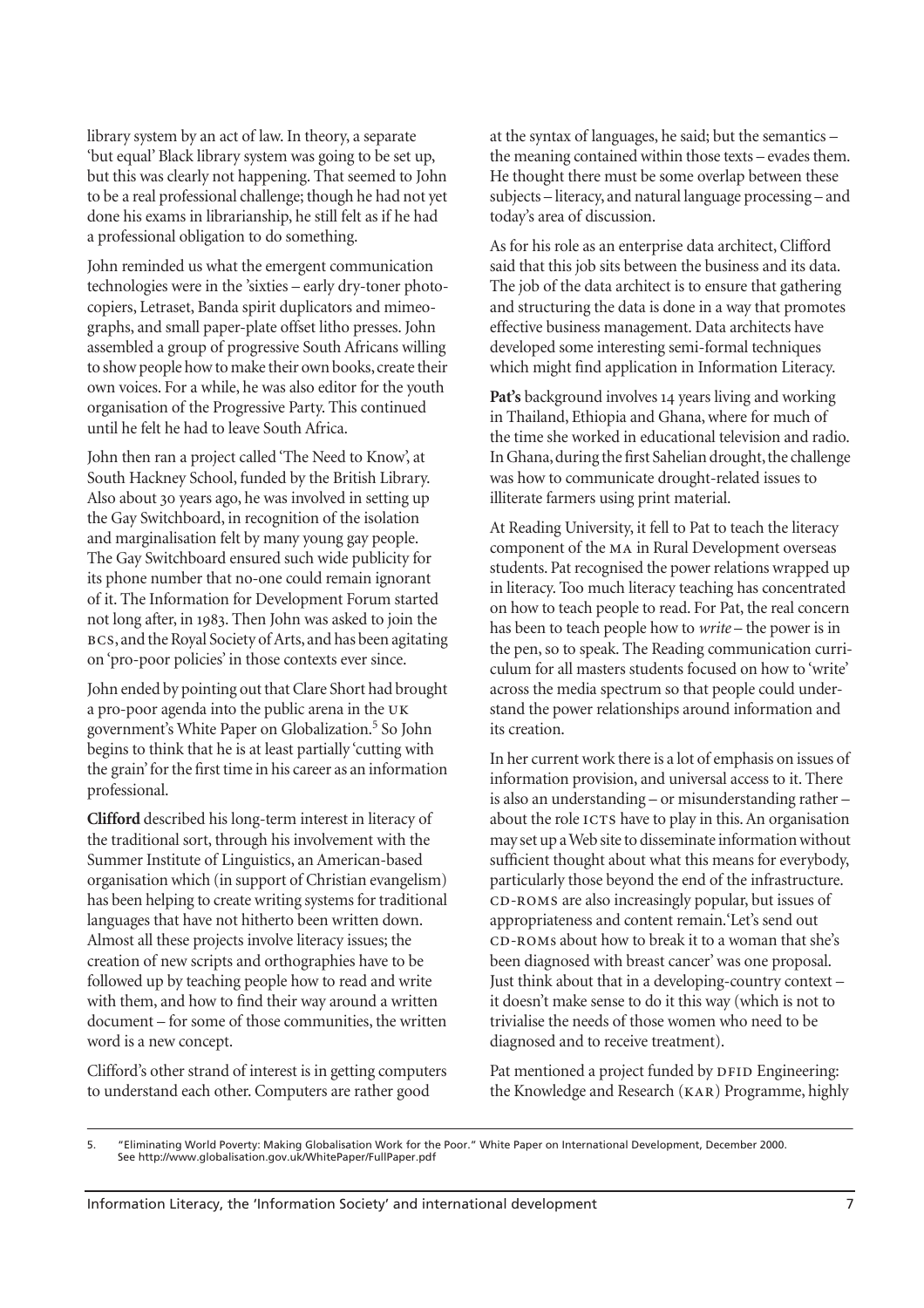oriented towards the use of ICTs in disseminating information. Pat was involved in a small way in a KAR project called 'Sustainable ICTs' (primarily a sharing of case studies). What she found interesting was that most of the projects running 'sustainably' were those where the initiative came from within the developing country, rather than 'injected' from outside. It might seem so obvious; but many fail to understand the obvious!

To illustrate other uses of ICT in development, Pat mentioned a DFID NRSP project for rainwater harvesting – a big issue for Tanzania and other African countries where rainfall and water supply can be problematic, and also in South Asia too. This work uses a computer modelling tool called 'PARCHED-THIRST', with which users can simulate the most important processes in a rainwater harvesting system, incorporating simulations of the growth of sorghum, maize and millet under semiarid conditions. The aim for such projects is to make the planning process as participatory as possible, in spite of the great distances involved when the creative expertise is in one country and the users are in another.

**Justine** said she was concerned about where the boundaries of 'information' and 'information literacy' lie; she worries that these concepts are in danger of becoming so diffuse as to become useless. As an example, she drew attention to part of the Philippe Quéau article circulated earlier by John Lindsay:

I see four aspects to Information Literacy:

- the ability to access meaningful information (and exclude garbage)
- the ability to develop a capacity for personal evaluation and critical thinking
- the ability to participate in the public or collective information spaces
- the ability to memorize and nurture roots

Justine is comfortable with a definition of Information Literacy that is about accessing information, searching and sorting, but she is not comfortable with expanding the definition, as Quéau does, to include personal evaluation or participation in political life, however noble the sentiments may be.

Justine's own background is in philosophy, particularly epistemology (the theory of knowledge), so she has an interest in defining boundaries between information and knowledge – asking what added value 'knowledge' has which can be excluded from a definition of information. The teaching of IL skills at London Metropolitan University touches on skills in evaluating information, which comes close to knowledge skills. In research, for example, how can one evaluate an information source

without evaluating its reliability? At that point, said Justine, one is beginning to talk about knowledge.

Though we may not wish to exclude topics that fall outside a strict definition of Information, we need to be aware that boundaries between information and knowledge are extremely nebulous. When knowledge comes into the picture, so do such factors as conceptual frameworks, people's world views, values, and issues of power relations; also issues such as motivation: why people are looking for information in the first place, and what information is considered to be relevant. The issue is not just about access to information: we already have more information than we can cope with. Similarly, there are all kinds of knowledge which we may have no interest in acquiring. So, while endorsing the importance of the current debate on Information Literacy, Justine favours a more critical view of what this means.

**Susie** said that she didn't know she was 'information literate' fifteen years ago; had she then known what she knows now, her contribution to Information Literacy would have been more comprehensive. Her task since 1998 has been to try to get her Higher Education institution to take on Information Literacy as a learning and teaching target, and integrate it into the wider curriculum. So far this has been extended to 800 out of Metropolitan's 21,000 student population. The issue of integration into the wider curriculum is a political one, and contentious as well.

Susie admitted her experience at a global level is limited, but her work in Sierra Leone offers a good case in point. She found that programmes designed to train librarians in that country were biased towards IT and towards written English culture – in particular the work of Shakespeare, the study of which was compulsory at all levels. This contrasted with a primarily oral culture in Sierra Leone, in which neither IT nor the work of Shakespeare were relevant or useful.

Susie therefore suggested including 'oral literacy' in our discussion, since in developing countries much knowledge is contained within an oral tradition. Information can also be descriptive/pictorial in its form of delivery, so perhaps pictorial information can be as important as written language in some societies.

In Ukraine, working for DFID on a project to develop distance learning, Susie experienced the power of the myth of computers as 'the answer to everything'. The Ukrainian partners dreamt of an Internet and Intranet infrastructure covering the whole country – yet, in the capital city of Kiev, it was often impossible to make a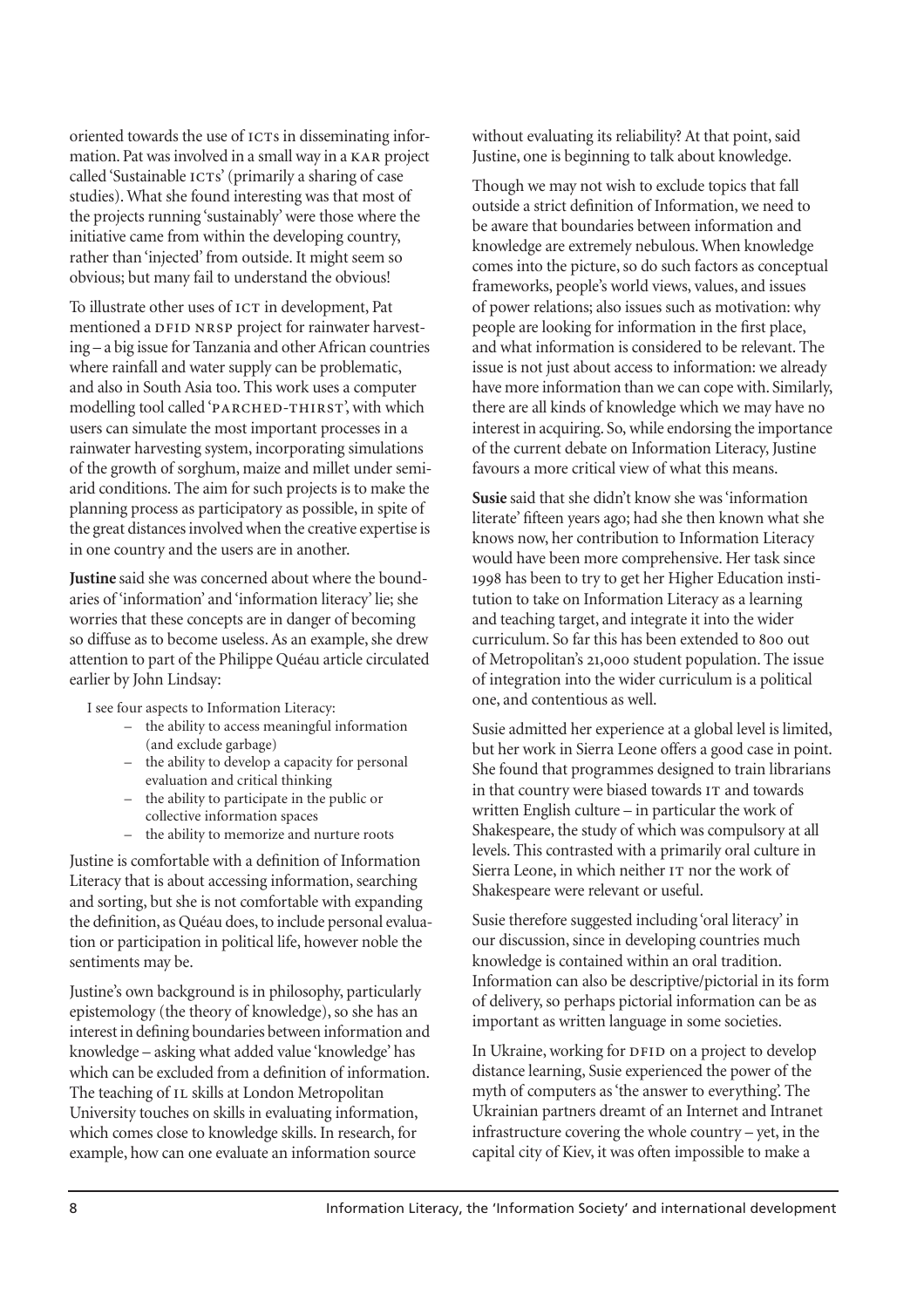simple phone call from one building to another. The role played by ICTs has to take into account the quality and availability of the local/national infrastructure.

Susie emphasises that ICTs do not *equate to* information literacy. She reminded us that Alan Hancock, in a statement circulated to the group before the meeting, had talked about 'tool literacy' and 'publishing literacy' – these are other facets of Information Literacy we need to explore.

Motivation is an important issue, as Justine had said. Why do we look for information? Especially in higher education, buzzwords such as 'lifelong learning' are in circulation – but the discussion is very top-down. People need a more bottom-up perspective on lifelong learning.

The disempowerment of learners in developing countries seems similar to the marginalisation of some learners in the UK (especially in institutions like London Metropolitan) who, owing to lack of independent learning skills, are unable to engage effectively with written information. There seems to be a psychological dissociation between the learner and the written word. We have come full circle, from an oral culture to a written one and back again – the written word now seems to be shunned by our students. (Maybe that is a bleak picture, but it matches experience at London Metropolitan. Oxford University might promote a different perspective!)

**Penny** has experience of teaching English overseas, in a university where the only technology was one Gestetner duplicator for the whole English department, and blackboard and chalk. At the British Council, much of Penny's experience has been as an editor in their publishing department, working on products from promotional leaflets to English language books, and exhibitions. She has also produced a science education newsletter that is circulated worldwide. This experience influences how she approaches the topic of information and its provision.

At the British Council, Penny acts as an additional 'door' to UNESCO for specialists and Civil Society groups in the UK who want to engage with what UNESCO is doing. She said that UNESCO's position on Information Literacy is not a clear one. On one hand, it claims we need a 'new' Information Literacy. During consultations on UNESCO policy in preparation for the World Summit, people have raised the important roles of educators and Information Literacy, and these expressions have made their way into UNESCO's public statements. However, UNESCO's Web site offers little on Information Literacy; one has to go behind the scenes to discover UNESCO's thinking on IL. John Lindsay had found out that there is an topic IL group in UNESCO, but appears not yet to have met. Penny thought that UNESCO could benefit from input from groups like this one gathered today; she was sure there would be opportunities to add thinking from this group to what is beginning to coalesce at UNESCO.

A couple of years ago, the US National Forum on Information Literacy had approached UNESCO and said 'We need to be thinking about Information Literacy'. Ross Shimmon from the International Federation of Library Associations (IFLA) produced an article a couple of years ago for , '*From Digital Divide to Digital Opportunity*',6 in which he discussed Information Literacy. So, there are circles of people out there willing to engage with UNESCO on this question. If we keep coming back to UNESCO and saying, 'This still hasn't been addressed', they will listen, she thought.

**Sue** said the British Council is already involved with what could be described as 'Information Literacy' projects, but is struggling with definitions, and how to support projects so they will reach the widest number of people.

A workshop was held in mid-January 2003 to look at these issues in the build-up to the World Summit. One of the stronger ideas was to use links with young people with whom the Council already works across the globe, and to look at ways to use existing British Council projects to help champion Information Literacy issues.

Sue also said that the British Council is also interested in the 'cultural diversity' agenda.

The British Council is engaged with two kinds of topic. One kind is driven by a country-by-country or regionby-region agenda, but there are also topics on which the Council works more globally – for example there is an arts agenda, a youth agenda, and so on. The Information Society is currently perceived in the Council as one of those global themes. Sue wants to find clear, thoughtful messages about Information Literacy that the British Council can spread through its network, in a way which respects established local agendas and cultures.

**Andy** returned to considering how the 'information revolution' compares to the invention of the printing press, writing or number systems. In his view, this analogy is questionable. Helping people to access the written word or number systems is 'a one-way problem' – by teaching literacy or numeracy, we do not influence the

6. http://www.unesco.org/webworld/points\_of\_views/shimmon.shtml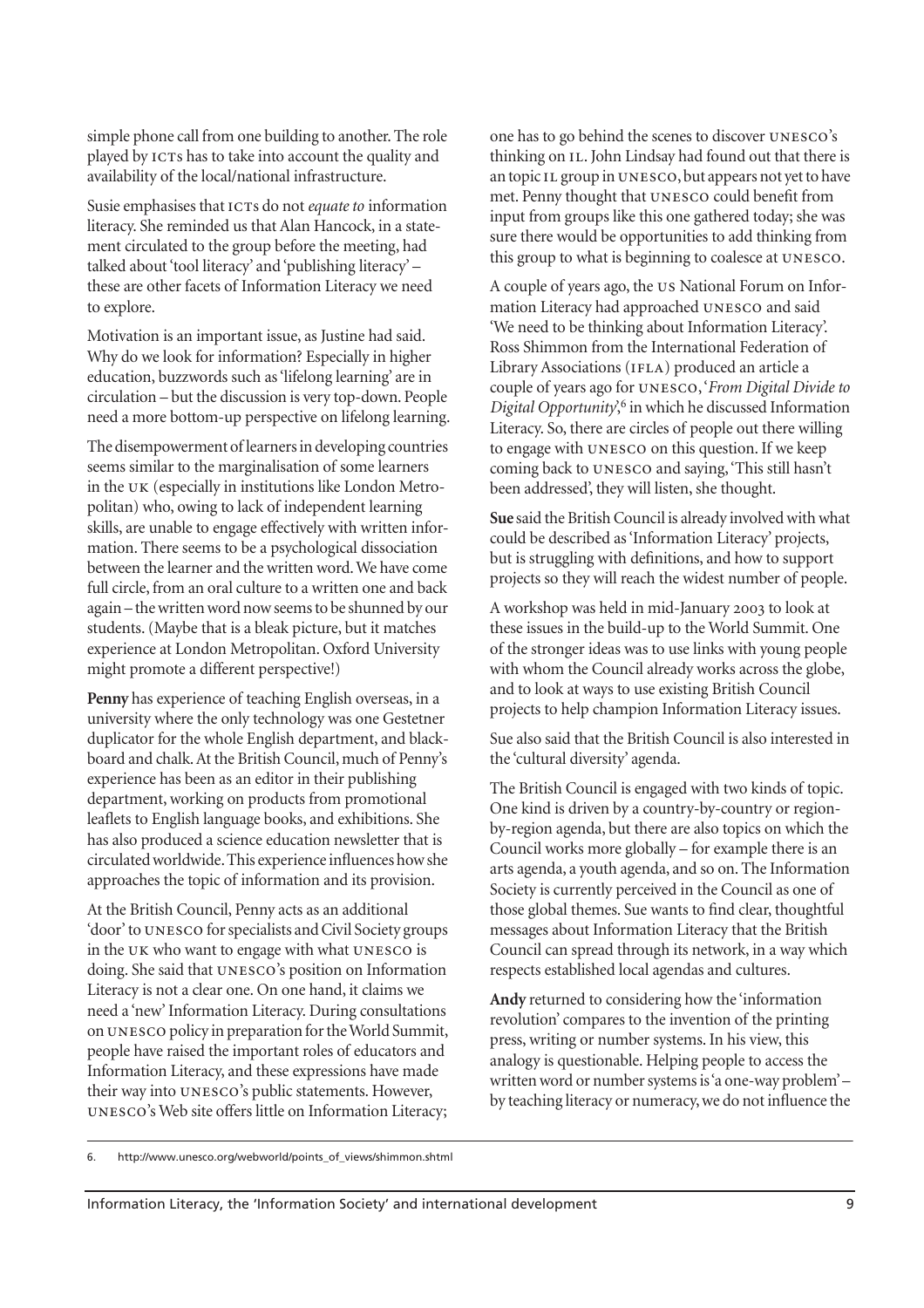word or number system itself. ICT is different, because the way we offer it to people can be extensively customised. This puts an onus on us to provide information in a form that is easy to access. It may be inevitable that new users always require training to make use of ICT-based information systems, but a lot can be done to mitigate that by making these systems more usable.

Andy reminded us of his interest in cultural issues, and picked up on Pat's comment that information systems which prove to be of real use are those built locally. In his research, Andy tries to discover what we need to understand about localisation needs in different cultures. He drew a distinction between 'internationalisation' (where you develop one system and propagate it globally, which may include translation), and true 'localisation'. Localisation has to engage with cultural diversity, and it requires much more research, but it is necessary to make sure we have a proper understanding about the usability of information systems in a global context.

**David** said that he has worked as an editor for about 30 years, the first 15 on international scientific journals. Most of these were written in English, with about 15% in French and 5% in German. He became aware that a German writing in English would not necessarily be understood by an Indian writing in English, although another German might understand it! This led to occasional arguments with authors about rephrasing.

David also referred to his wife's experience as a primary school teacher in Yorkshire. In one of her classes, there was only one white child; the rest were Muslim children from Pakistani or Bangladeshi backgrounds. During the first Yugoslav crisis, some Bosnian refugee children were placed in the school because it was thought appropriate to put them with other Muslims; but the white European, Bosnian Muslims were a completely different cultural element to those of Asian descent, born and brought up in England. Communication between these two groups was a problem. Perhaps solving problems of communication *within* British society is an appropriate starting point.

For a couple of years, David has managed production of the Cancer BACUP directory. A recent project of this organisation is concerned with making information about cancer available to members of Black and other minority communities, particularly since it has been noted that there is a problem persuading many of these to communicate their symptoms at an early enough stage; they typically wait until their symptoms are grave. Is this due to a mismatch of communication styles? Does this illustrate a cultural aspect of Information Literacy?

Like Andy, **Conrad** expressed caution about characterising the emergence of the Information Society as a revolution parallel to the invention of the alphabet and printing press. He had studied the history of knowledgediffusion in the Mediterranean and Middle East from the th to th centuries – including technical and development information, such as agricultural and irrigation techniques. The duplication of such texts in Hebrew and Arabic, for a paying public, was commonplace in the Muslim world at this time and employed many people. Before that, the Romans also had mass publishing using the reprographic ability of educated Greek slaves. The printing press just made the process more efficient; likewise the current new technologies, in so far as they are carriers of culture and information, are just an extension of the process, a new quill and parchment.

Conrad has always been interested in technologies of cultural production. As a graphic designer in the early 1980s he sought more control over typesetting quality, and for that reason learned how to use computers and 'desktop publishing' software. Through his connections with Asia, this interest has extended to studying problems of multilingual typesetting.

Paradoxically, he said, many problems of typesetting West African languages had been caused by the wellmeaning missionaries who tried to produce simplified spelling systems by devising a unique glyph for each distinct sound. These letterforms are easy to write with a pen, and simplify learning how to read and write, but have left a messy legacy to the Information Age due to the lack of fonts and other software resources to typeset, process and present languages such as Yoruba, Krio or Twi.<sup>7</sup> Conrad is interested in finding ways to transform computing, to enable better and more multilingual communication at an affordable cost for African and Asian communities. Might the adoption of and OpenType help? Could a fund of public money be created to pay competent type designers to create multilingual font resources that could be given away free?

Finally, Conrad is interested in how to *teach* Information Design skills. How do you teach people to write better? to design better? to produce better diagrams and maps? How do you get people to understand what the design process is? He has taught these skills for 18 years – not in formal education, but in the private sector. His scholarship and teaching is done from the standpoint of a craft-

<sup>7.</sup> See Conrad Taylor's illustrated study **Typesetting African Languages**, available as a PDF from www.ideography.co.uk/library/afrolingua.html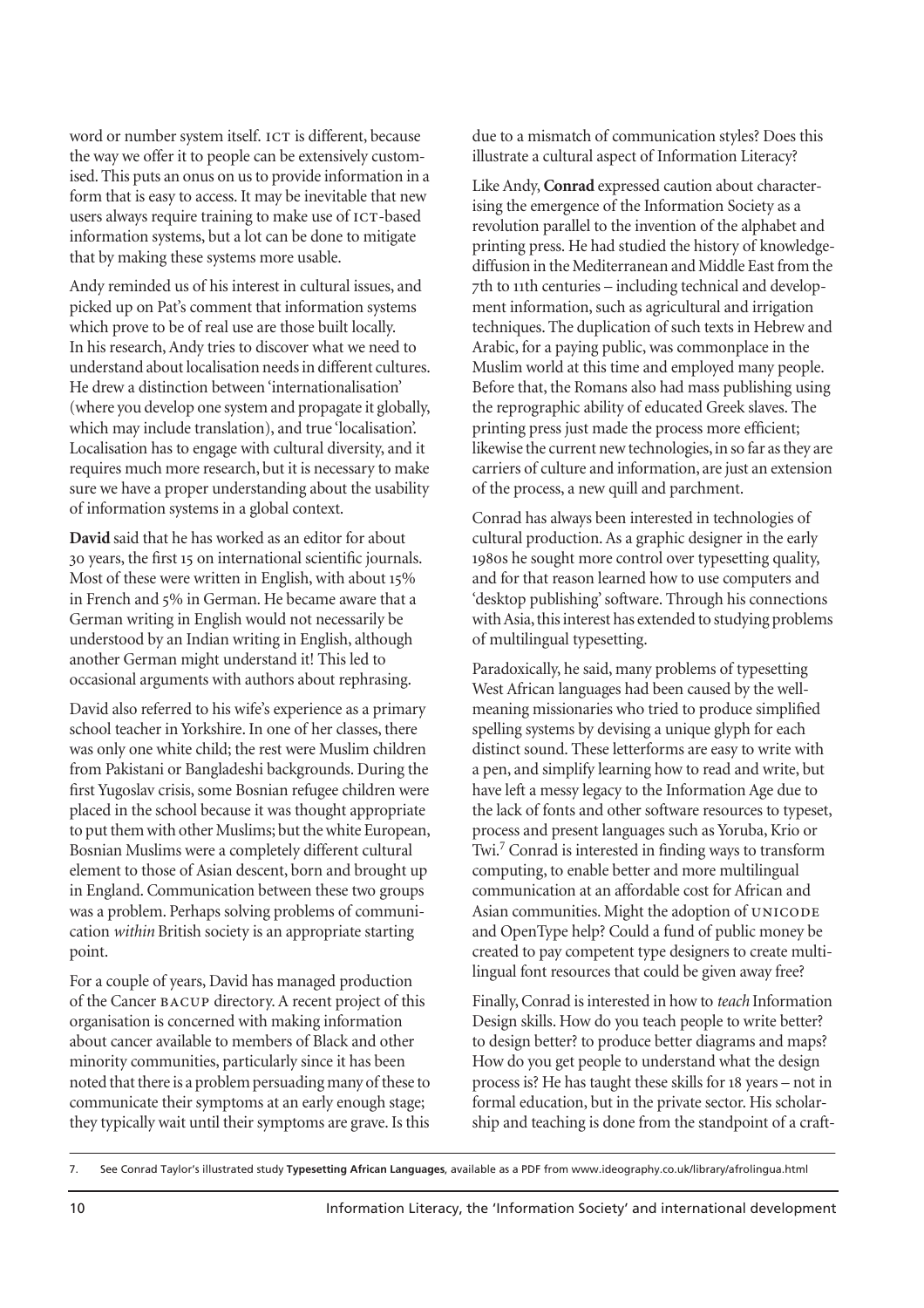worker who is interested in building a theory for his own practice, and communicating skills to others. He has also been evolving methods for teaching practical 'crash course' training in writing, design and media production.

As a design educator standing outside Higher Education and looking in, having seen friends struggle with their MA and PhD theses, Conrad had been horrified by the apparent inability of many university supervisors to support their research students in basic writing and editing skills, clear communication, and document design and production. He argues that this too is a literacy problem…

**Brian** started by saying that Conrad was not alone in not having a university degree; Brian got a 'proper job' instead of going to college, working with arc-welding equipment to design and build cooling systems for glass furnaces. That was a practical education in how one has to understand a process and how it works, and how one can learn by practising under the guidance of a skilled supervisor. Eventually one can become sufficiently proficient to devise improved methods.

In looking at technology-based information systems, we ought not to lose sight of the legacy we inherit from past systems. Whatever is done in business, public service or the armed forces is the result of years of development, layer upon layer of solutions – each using what seemed the best technology then available to do what was deemed politically necessary at the time.

Brian's major work experience is in health computing. This started in the '60s in a particular matrix of political aspiration, managerial ability, financial resource and technical capability. Nobody ever had enough money and political clout to go for a 'big bang' solution; developments were always incremental, organic and uncoordinated, with people in different sectors using different tools for different purposes.

Health computing started on a handful of very large, expensive mainframes in major teaching hospitals; they needed artificial environments and false floors, watercooling and air-conditioning systems. Later on came the 'minicomputer' systems which didn't require such cossetting. More usable programming languages and development environments came along, so software could be developed by the people who were going to use it, rather than needing a 'priesthood' of programmers speaking in non-demotic tongues. Most recently we have seen the impact of the consumer electronic boom, the microchip and economics of mass production, so that now a computer is produced as cheaply as a television.

Telecommunications have experienced similar developments. It is no longer necessary to pre-book international phone calls with a switchboard, nor does the conversation travel through two bits of copper from end to end. Telecommunications have become digital, multiplexed, linked by satellite, wireless, and this has opened up the world in general.

When people need to use technology to improve what they do, they have two choices. If they have a legacy of older systems, they must make a decision about what to change it to. But if they have nothing at all, for example if their country has no pre-existing computing infrastructure, they won't go down the same route that the developed world took; they will take advantage of what is currently available. If you talk to people in government institutions and hospitals in various parts of the world and ask, 'What do you want from us?', they are not going to say, 'Can we have your old computers?' They want the state-of-the-art stuff.

Similarly, in terms of information resources such as medical libraries, they don't want a roomful of back numbers of the British Medical Journal, they want the same new material as is available to colleagues in the industrialised countries.

The problem is, how can countries with infrastructures dissimilar to our own be empowered to access this information? At international medical conferences, you hear people remarking that everyone can get onto the Internet these days, or that CD-ROMs are so cheap that there's no need for printed information. This attitude doesn't help those who don't have the technical means to access these information sources. It is unsatisfactory to assume that everyone can make use of the information systems *we* have got; what is needed is a realistic appraisal of what they really need and how they would use it.

Technology must be appropriate. It does not follow that people without advanced technology should continue to have nothing, but nor does it follow that you can throw the latest electronic gizmo into the situation and expect people to cope. Problems of implementing such systems may be fundamental – such as lack of mains electricity, still a basic obstacle to widespread use of computing and telecommunications. Trevor Bayliss managed to devise a viable clockwork-driven radios – can we imagine clockwork televisions and computers, or solar power enabling computing and telecommunications?

Brian recalled that some years ago in Zambia, the public telephone system reached a point where it crumbled almost to nothing, similar to the situation in Kiev that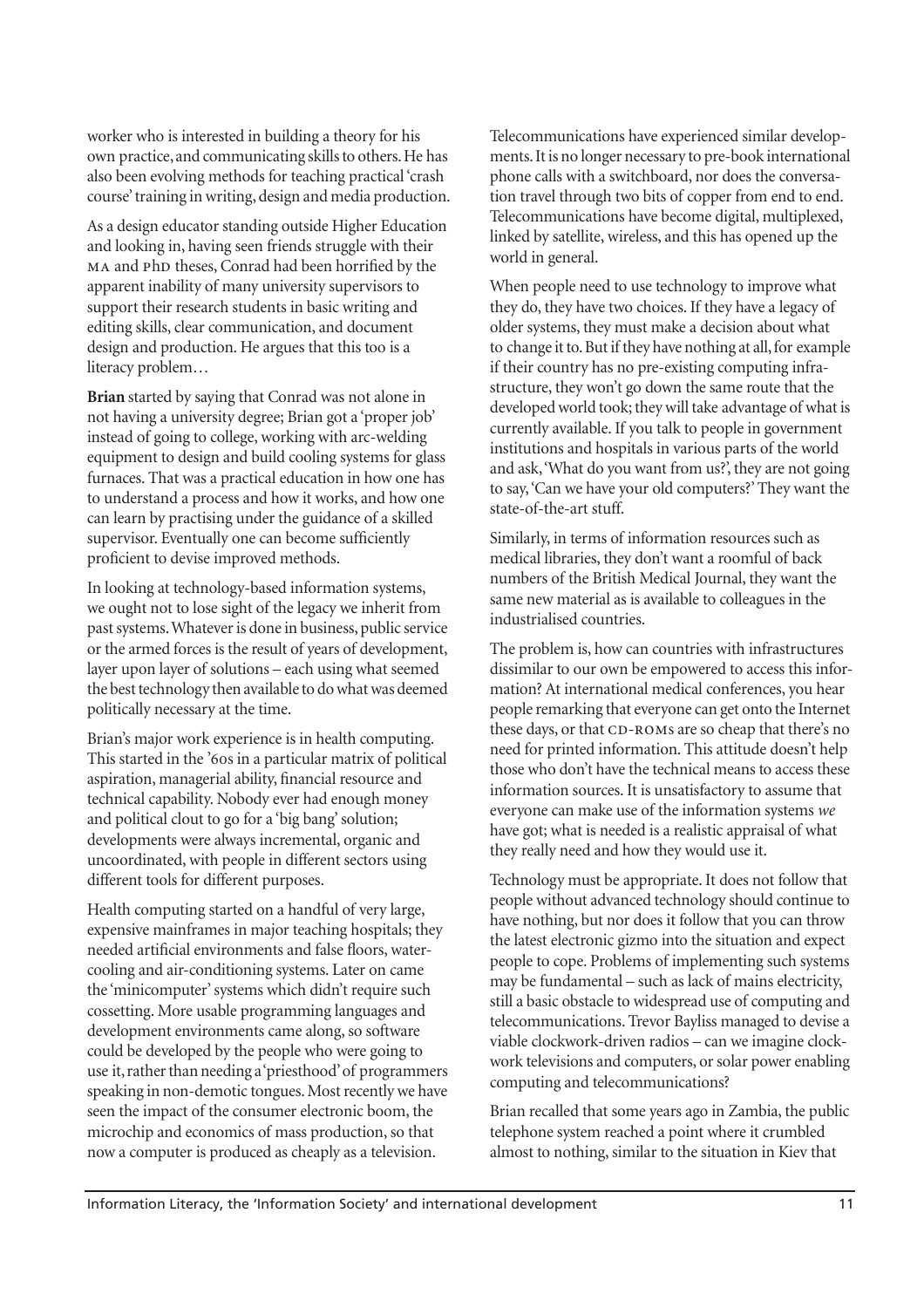Susie had described earlier. As those telephone systems crumble they are not replaced, because the oligarchy in power has the means to set up a private mobile phone system. They can make phone calls from their Mercedes, while the rest of the population has to walk ten miles to the nearest working telephone.

Ten years ago, Brian was involved in liaison work with officials from the Scientific-Industrial Centre of Genetic Ecology in Tblisi, Georgia. They told him that since the break-up of the old Soviet Union, they were forced into

using the Internet because of the inadequacy of the ordinary phone system: it was easier for a government institution to get secure phone lines for an Internet connection. They were also forced to use email as a substitute for fax, not because of the inadequacy of the telephone system but because they couldn't get paper for their fax machines. This raises the question about what we mean by the 'appropriateness' of technology – really, it just means what makes sense at the time.

# *From local to global*

**John** used the flip-chart to construct a five-layer model of how 'local' connects to 'global', taking his own situation as an example. At his base layer is the University of Kingston where he works. Above this is a layer of informal bodies, such as the Information for Development Forum, where individuals get together to achieve particular ends. Above that, John placed the institutional and professional communities such as CILIP and the BCS.

As the next higher level, John's diagram placed a range of government departments; in education, the key one is obviously the Department for Education and Skills. However, as the Globalization and Development white paper claims to articulates the British experience to the international community, many ministries and departments could be seen as being drawn in here. The British Council, largely funded by the UK Government, and the BBC, can be considered to be in this layer.

The top layer is the international one. UNESCO is part of that and the UK Commission on UNESCO is one gateway to it. Other gateways for some will be the International Federation of Library Associations, and the International Federation for Information Processing.

John thought it interesting that in the previous discussion round, telephones were mentioned only at the end. His guess is that mobile phones with SMS and text-messaging will make a big difference at the technology level. Nor had anyone mentioned the  $ITU$ , the lead body in organising . No professional societies seem to be lobbying on the telecommunications issues.

In the past John has referred to what he calls 'the argument between the boxes and the books' – the librarians and the computer-people. In 30 years of this argument we have achieved almost no synthesis of the intellectual skills of librarians and programmers. But when one has *three* factors – boxes, books and telephones – then the repertoire of actors and opinion-holders is enlarged.

In come the journalists, editors, BBC, radio, television and so on.

John's next spoke about the traditions of literacy, starting with Richard Hoggart, who wrote *Uses of Literacy*. He thought that all of us here today would support bottomup approaches to literacy which ask whose voice, whose reality counts. We also all seem to realise that writing is an articulating and politically organising skill, in a sense more important than reading. We seem to acknowledge that there is a certain tyranny in text – it produces a form of structure in thought which is linear, and many cultures and forms of political organisation require other ways of doing things. We also seem to agree that historically it was the people with control of the printing presses who controlled the ideas, and would also seem to agree that we have an obligation to do change this.

Historically, most people could *see*, *hear* and *speak*. Then the printing press increased the need for wider skills, and it is probably true now that most people in the world can read, write and count.

If we were to add the word *draw* as well to this list of useful skills, things become richer and more complicated. And if we throw the computer, the telephone and the television together, something new emerges – and with that, a new barrier, yet another new set of required skills, and a new opportunity about which to think.

**David** thought that the advent of desktop publishing, and latterly the Web, *could* be said to be revolutionary. These developments have reduced barriers to getting things published, in the broadest sense of the term. The amount of information that circulates is now much greater as a result. (However, its reliability has become more problematic and uncertain.)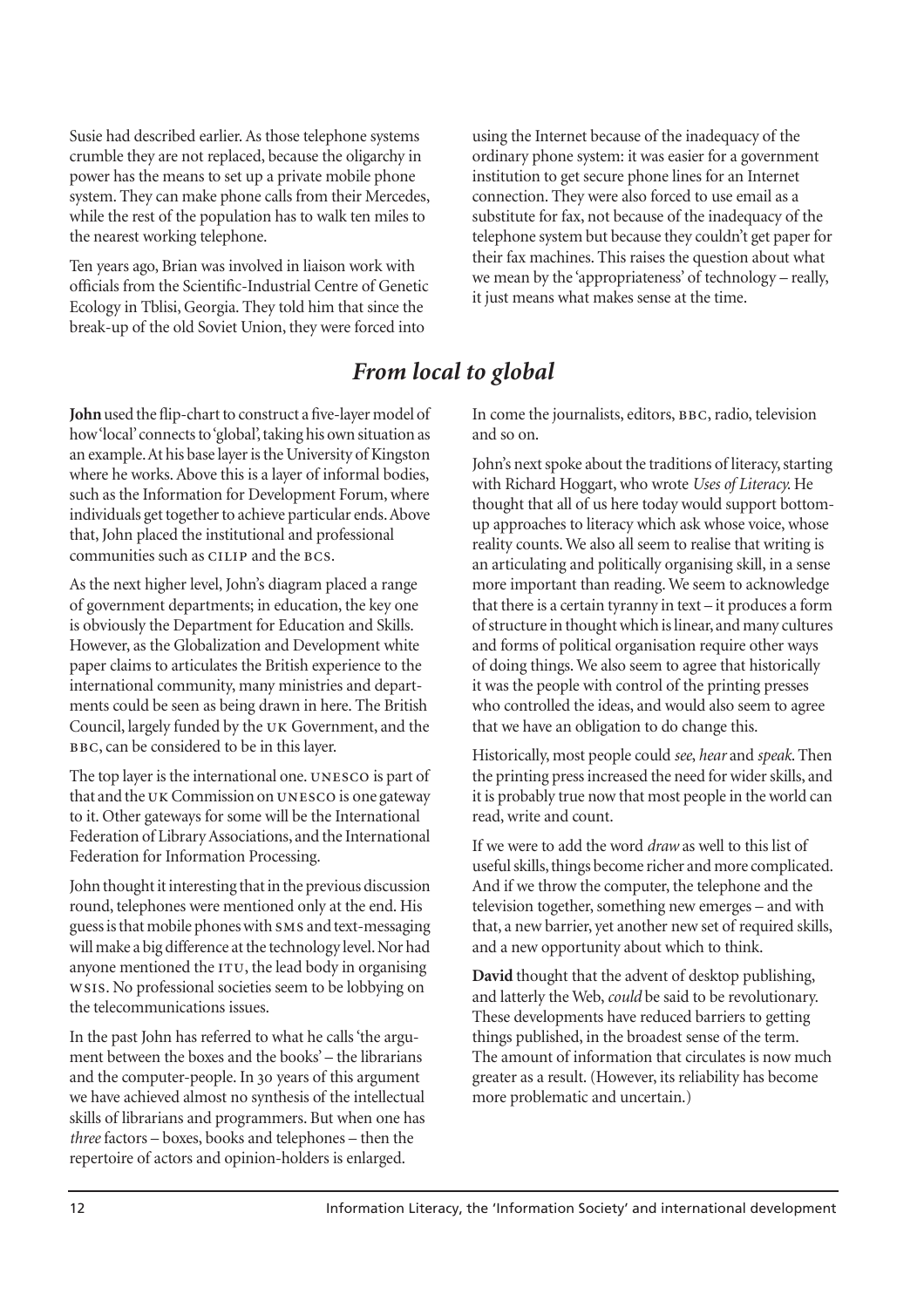# *Bodies of knowledge, and models*

**John** drew our attention to one of his questions, namely, 'Is there an organised body of knowledge on the subject?'  $-$  or more than one? In answer he would include  $LISA$ , the Library of Information Science Abstracts; ERIC, the Education Resource Information Centre… these would need to be explained with a paragraph, noting also their difficulties, their contentiousness and so on. John said he would not include Inspec (The Database for Physics, Electronics and Computing).

The British Computer Society does not in any meaningful sense have a library; the Library Association destroyed its library. We could also take it as a sign of weakness that the Joint Information Systems Committee of the Higher Education Funding Council was forced to produce a set of resource guides for researchers in the social sciences, to try to inform people about what resources are available – John waved them at us.

We know almost nothing about ongoing projects in Information Literacy and we have a really elementary job to do. Sheila Webber has done part of it with her Web site, and Conrad with his. We have the basis for putting something together very quickly. But, asked John – apart from LISA and ERIC and Inspec, does anybody have any other 'big containers' of knowledge?

#### **The Information Design perspective**

**Conrad** said he had never been clear what John meant by 'an organised body of knowledge', but he is aware of an evolving body of craft knowledge within the field of Information Design – an area of practice that has had to get to grips with a workable definition of Information as well. He asked the meeting's leave to run quickly through the last thirty years or so of this intellectual tradition.

Designers are often bad at theorising their practice, said Conrad. For many kinds of product, you don't need to be good at theorising to produce good designs, and the kind of visual thinking involved in designing a product or a poster doesn't uniquely or mainly use words as its currency. For traces of organised thinking about design, one could start with the Bauhaus before wwII. László Moholy-Nagy also had a well organised view of the interrelationships in decision making in design projects. After the Second World War, 'modernist' typographers made new efforts to co-ordinate design form & function. Also at that time there arose a burgeoning technical communication industry – people writing and designing

instructions, manuals, interfaces, public transport maps, wayfinding and road sign systems, and other means of making information accessible. It's interesting that it was who paid the bill for am early Information Design conference at Het Vennenbos, The Netherlands in 1978.

Conrad described Liz Orna's model of information viewed in the context of attempts to communicate it: one starts with *knowledge*(personal, internal, tacit) from which one creates *information* by organising its form, so transforming it into an information product which can be picked up and interpreted by somebody else. In this model, information is *designed* with an intent to communicate it. Readers take this information, interpret it and make some kind of sense of it from within their own perspective: that in turn produces knowledge. Many people in the Information Design community, Conrad thinks, would see information and its relationship to knowledge in that kind of light.

There was a time when information designers thought of improving communication of information as essentially a process of *clarifying* and *simplifying* how it is presented. Legibility research was one prong of this, feeding into Jock Kinnear's designs for the British road sign systems. At the same time there were pro-clarity campaigns for 'Plain English', and against 'gobbledegook' in official writing (e.g. Ernest Gowers, Plain English Campaign).

At about the same time, students of communication theory were seduced by the Shannon/Weaver model of communication, based on a Bell Labs study of signal propagation.<sup>8</sup> Breakdowns in human communication started to be explained in terms of 'noise' or 'interference' undermining the clarity of the 'signal'. This model implies that if you have failed to communicate, it is because the message is not straightforward and clear enough, or you have presented it in an illegible or confusing fashion. That was a valuable insight, but unfortunately one which tended to regard readers as passive vessels for receiving information.

Now we have progressed beyond this to a concept of the *active* recipient of information. Studies of Human-Computer Interaction helped to increase awareness of the need for user-centred design. If we think of users/ readers as active partners in communication, we become aware of how they unpack our 'information product' and interpret it, influenced by their experiences, cultural backgrounds, political viewpoints, and so on.

8. Shannon, CE and Weaver, W. (1948) A mathematical theory of communication. Bell System Technical Journal no. 27.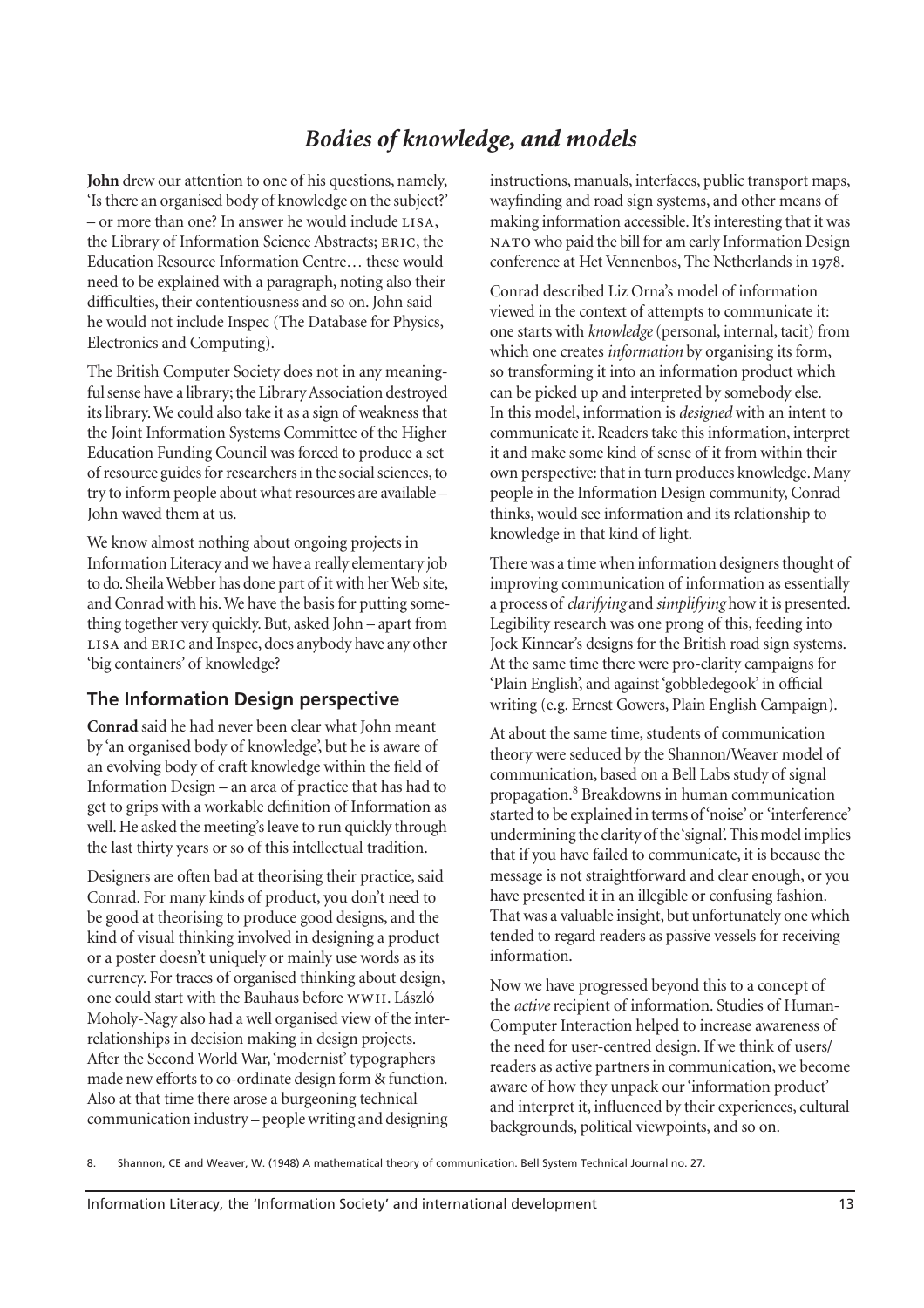

Within Information Design and HCI there is increasing interest in ethnographic studies and anthropological research undertaken to find out how any particular intended audience (*e.g*. American teenagers, Bangladeshi women, medical staff) sees the world; this insight then can guide the design of information products created for them. Often this may involves projects in cross-cultural communication, because there are practical reasons why not every message intended for a particular group can be created by a member of that group.

The emphasis on interpretation has gone to extremes at times – some 'post-modern' theorists seem to argue that you can't be sure of communicating anything to anyone. But recent studies – for example Alan MacEachran's *How Maps Work* and Colin Ware's *Information Visualization* – have drawn equally and usefully upon cognitive science and semiotics to construct a model of how signification works. Exploring what is universally human, and what is culturally constructed, a workable body of Information Design theory is emerging.

## **The KISUP models**

**John** noted that Conrad's contribution had moved us in the direction of considering models of Information Literacy. He referred to a project and Pat Norrish had worked on, called 'Strengthening the Knowledge and

# **Two models from the KISUP study**

In the **Windmill Model**, communities are beset with problems in eight identified areas, each represented here by a rectangle. Living within those communities there are **infomediaries** who communicate with other infomediaries at the national and international level, and it is on these than community members depend for access to information that will help them solve their problems.



In the **U::G::C Model**, the **U** stands for universities and other 'knowledge factories' who produce and manage sources of information. **G** stands for 'governance' and stands for all levels of government and administration. **C** stands for the Community.

The double colons are meant to indicate a bidirectional flow of information between the knowledge-factories and Governance, and between Governance and the community.

Information Systems of the Urban Poor' (KISUP), which had been funded by DFID. Three models were produced during this study. One was the 'Windmill' model, one was called 'No blankets, no Hallelujahs' and one which John called 'u::G::C'. Pat commented that she had written a paper on models for that same project, emerging from case studies in Peru and Sri Lanka and Zimbabwe.

# **Other communities of knowledge**

**Clifford** suggested that before we moved onto models we should recognise two other relevant communities of knowledge. There is a lot of knowledge involved in the business of translation – taking knowledge embedded in one language and getting it into another. The European Union is a useful place to look for such knowledge; they have to get their communications translated into various members' languages. Extending the European Union will render this much more important, and more expensive, and it will not be possible to employ translators to translate all documents between all language pairs in an extended Union. Therefore they propose to translate everything to an intermediate form, and from there out to all the official state languages in the Union.

The second area is knowledge in the IT industry around business intelligence and data warehousing, where huge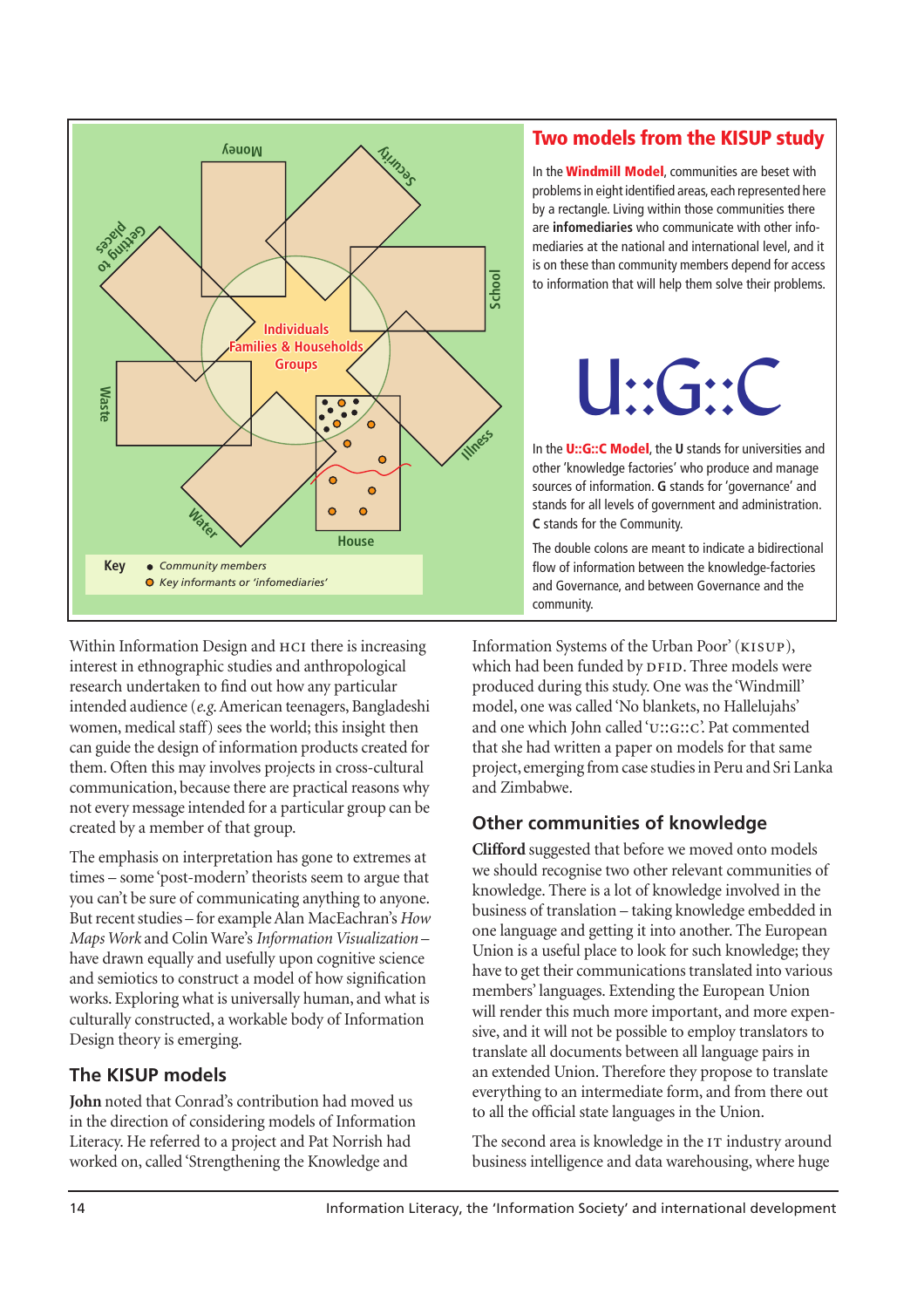quantities of data measured in petabytes  $(10^{15})$  have to be managed. A business needs to be able to get into that data and find out what it contains so the executives who run it can make informed decisions. There is a sub-profession developing around this area – not just the technical aspect, but also focusing on making that information available and visible. This is a community which could have a useful input to make to our discussions.

**Pat**wondered about translation in relation to developing countries, and populations beyond 'the last mile' of connectivity to ICTs, beyond the infrastructure. (Sometimes it's called the *first mile* to focus attention on those who don't have access to ICTs.) There is great demand there for local information, local content, in the local language; people want to know about their local markets, their local transport systems. Translation might in those situations be rejected in favour of empowering people to create their own information, in their own language.

In considering the language issue, Pat thought there is a difference between the introduction of printing and the new information technologies. The printing press opened up access to writing in the vernacular; it enabled people to have materials in their own languages, not just Latin. With the Internet, such diversity is not so enabled; English has come to dominate it. The issue of multiple language support is therefore a very important one. People go to market, watch films and read newspapers using their language. Yet much of the support for local languages seems to be shoved aside in the desire to push global information sources.

**Conrad** commented that the computer and the old-style printing press both suffer from the technical problem of requiring fonts to be created before they will work multilingually. The dear old Banda duplicator and the photocopier don't have that problem: materials can be originated for them by hand, and in any script.

**David** thought what Conrad had said of the computer's limitations was not necessarily true: Christina Preston at the Institute of Education had worked with populations whose language had no written form. **Conrad** agreed one could use technology to side-step the need for literacy: audio tape has been used as a publishing medium in projects in Bolivia.

**Pat**said that she was also familiar with projects where the need for literacy had been bypassed using tape recorders, or cheap cameras, in response to demands from donors for reports and pictures of projects. This kind of demand from donors has also thrown up the challenge of a 'culture of reporting' where a report is deemed

appropriate only if it is in a certain format. Trying to get funding agencies to accept other forms of reporting has been difficult.

On issues of linguistics and translation, **John** added that the databases of the Modern Languages Association (MLA) are probably the closest thing to an organised body of knowledge in *that* area. Yet it is most likely that, just as with LISA and ERIC and Inspec, these warehouses of information are heavily oriented towards European languages, towards the interests of Western Europe and the United States, and that the way that the controlled vocabularies and taxonomies work is problematic for the 'pro-poor' environment. John pointed this out in in a paper for UNESCO and the British Library; and he thought that ever since then there has been no progress in dealing with the problems he then identified.

**Clifford** pointed out that none of those present would be here today, if they weren't disposed to acknowledge a gap between the Western situation and that in other parts of the world. But while we are looking for ways of bridging that gap, the Western world is not stationary; the width of the divide is likely to get dramatically bigger. Digital television linked to a broadband cable will soon bring huge amounts of information to the Western audience. Clifford sees little hope that the rest of the world will catch up. **David** replied that he didn't see it as being as simple as a straight divide between The West and The Rest. After all, there are poor communities in Europe and in Britain which are also on the wrong side of the digital divide – the issue is one of the rich and the poor, whether in this country or across the globe.

#### **Evaluating information – and its sources**

**Susie** agreed that access to information is important, but there are also important questions about the learner, the person who is receiving the information. At London Metropolitan University, the challenge is how to raise learners' level of competence so that they are able to do something with the information they find. Learners need to develop the analytical and reflective skills that enable them to take advantage of the information available. The fact that her students don't possess these competences reinforced her view that access to information on its own is not sufficient, and that the recipient must be able to use the information provided in order to complete the process of information transfer.

**Brian** sees a parallel problem arising from the availability these days of a great deal of information on the Internet for clinicians and patients about health conditions and their treatments. On the whole this is good: patients are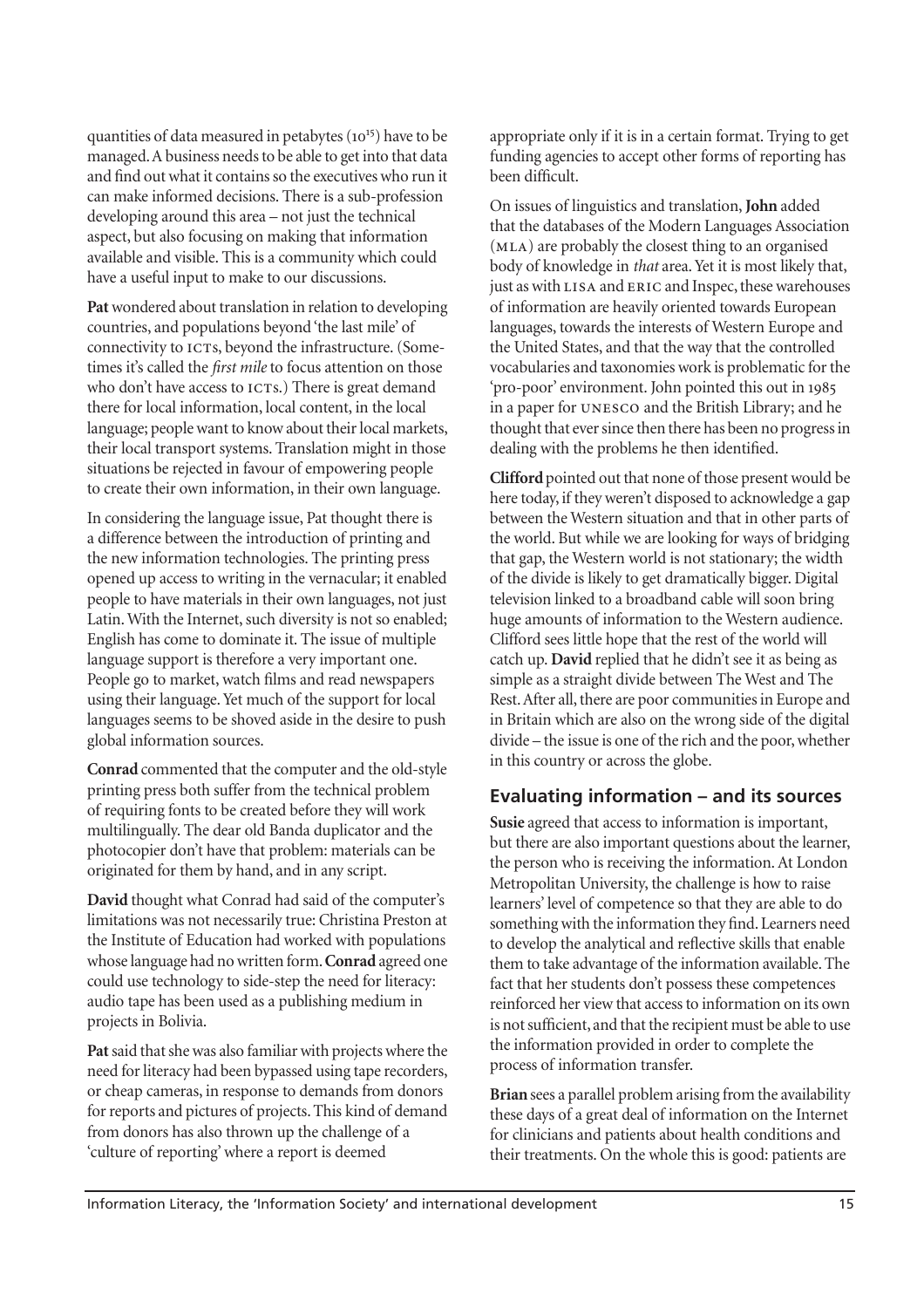empowered to educate themselves about the conditions which afflict them. But there is also the problem of knowing whether all this information is accurate and reliable. Is there a role in Information Literacy for discussions of validation of such sources? In the USA and the European Union there has been a lot of work done to develop quality control standards for information of this sort.

**David** pointed out that validation/approval schemes still require the user to understand the significance of the validation logo or whatever else signifies the status of the information. This is so, said **Brian**; that's why he wonders about extending our definition of Information Literacy in this direction – to include the ability to evaluate metadata attached to information about its validity and reliability.

Pat commented that validation of information by some authority is fine in theory, but doesn't mean that users will accept that validation. In much of the work she does in agriculture, poor farmers like to hear validation which comes from other farmers, as much if not more so than that which comes from scientists. Different kinds of user will want validation from different authorities.

# *Pro-poor and other agendas – constituencies, taxonomies and topics*

**John** remarked that as part of the discussion on lifelong learning and widening access to learning, the National Forum on Information Planning has tried to start a debate about the nature of the Information Society in Britain. John is trying to get Amartya Sen<sup>9</sup> to speak at a public meeting about this.

The Information for Development Forum took part in preparing material for the draft of the White Paper on Globalization and Development, and commented on the consequences of the White Paper. Recently, the IDF has also been involved in the Commission on Intellectual Property Rights, which was set up by Clare Short as a result of the White Paper. The result of this Commission was a document of  $191 \text{ pages}^{10}$ .

During our introductory round, Clifford had mentioned GATS, the General Agreement on Trade in Services, and the role of the World Trade Organization. In the arguments in the lead-up to ws1s, it seems we would be on UNESCO's side, arguing for educational, scientific and cultural co-operation, freedom of expression and access to information, as supported by the UN Declaration of Human Rights. But the other major players at the World Summit will be the  $ITU$  and the World Trade Organisation, who will promote arguments about the intellectual property rights within the rhetoric of the free market.

John said he had intended to structure this afternoon's discussions to find out if we shared a pro-poor agenda; but it had already become clear that we did. He therefore suggested that we proceed by finding out what other constituencies and agendas we recognise.

At the TFPL meeting in December 2002 it became clear to John that the business world is one constituency to consider. Information Literacy clearly has a meaning in that context. It is also obvious from the SCONUL paper that there is a Higher Education domain. There's also a health domain – the issue of health promotion and health information is a large one with interesting challenges.

## **Taxonomies and models of learning**

**John** suggested a taxonomy based on age-experience. Between ages 5 and 15 there's primary and secondary education – relatively well-structured and relatively well-formulated, although Information Literacy is as weak in it now as when John did the Need to Know project thirty years ago. From 15 to 25 we have tertiary education and higher education, where the structures are pretty well in place. The government target is to include % of the British population in that sector, which raises the question of what is going to happen to the other  $50\%$  $-$  and what's going to happen to the 90% of the rest of the world who aren't part of that system at all.

From 25 to 55, suggested John, we have the lifelong learning whole-life experience. **Susie** challenged this, saying that 'lifelong' can't terminate at 55... **John** replied he was thinking in terms of the relatively formal workplace experience of wage labour, the experience of 80% of the population. **Susie** questioned whether a work-oriented understanding of lifelong learning was one we were prepared to accept, or whether we should embrace a wider definition.

<sup>9.</sup> Amartya Sen is the author of Collective Choice and Social Welfare (1970), On Economic Inequality (1973, 1997), Poverty and Famines (1981), Choice, Welfare and Measurement (1982), Resources, Values and Development (1984), On Ethics and Economics (1987), The Standard of Living (1987), Inequality Reexamined (1992), and Development as Freedom (1999). His next book, Rationality, Freedom and Justice will be published by Harvard University Press as a Bellknap Book, in 2002. He is Master of Trinity College, Cambridge UK, and co-chair of the Commission on Human Security.

<sup>10. &</sup>quot;Integrating Intellectual Property Rights and Development Policy". Report of the Commission on Intellectual Property Rights, September 2002. Available http://www.iprcommission.org/papers/pdfs/final\_report/CIPRfullfinal.pdf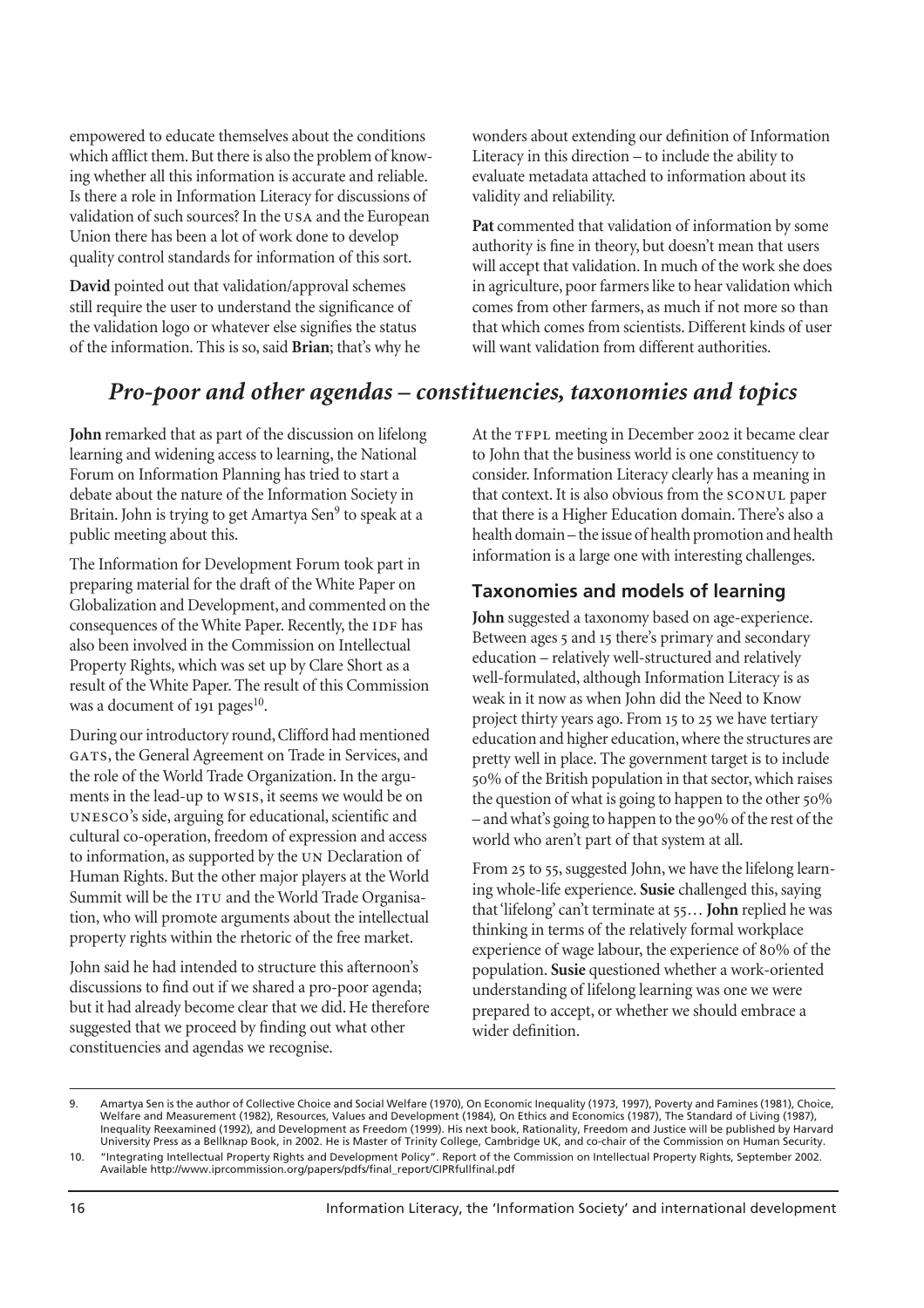**Pat** said that this model of learning worked well for Northern countries, but in the South working populations are often largely illiterate, and not in a structured learning environment. In the South there is a whole layer of intermediaries who provide and interpret information and help others to understand it. Such is the situation for the vast majority of the world's population. **John** replied that he thinks the majority of the world's people now live in cities – urbanisation make the world a different place. **Pat** replied that while this trend and its consequences are undeniable, there is still a large rural population. Information on agriculture and environmental management – be it for urban, peri-urban or rural populations – must be part of the Information Literacy we are discussing.

**John** suggested that another taxonomy might be to divide the world population into the 20% who have access to huge resources; a bottom 20% living in dire circumstances; and the groups in between. So wealth becomes another axis for the discussion.

**Brian** returned to the age breakdown, and questioned whether this would really apply outside of the Northern societies. Is there any point in thinking in terms of this scale of age progressions from pre-school through school and college and into structured work experience, when it doesn't apply to the majority of people in the world? **David**, **Pat** and others agreed that in societies where work might well start at age 10 and many will die before age 50, this taxonomy would not usefully apply.

**John** suggested that in that case we would need to find another way to organise our thinking. Every society has some device by which children take on the inheritance of their parents, then go through the process of themselves becoming parents and passing on their knowledge.

Pat commented that one issue around the generational transfer of learning, whether through structured schooling or other forms, is the impact of the AIDS epidemic,

which in many countries has destroyed a large part of the 'transferring generation'.

#### **Problems that information can solve?**

**Conrad** suggested that if the point of our discussions was to relate Information Literacy to a pro-poor agenda, we must look to problems which aren't literacy problems in their own right – problems of health, or access to clean water, or preventing environmental degradation, or improving crop yields. One of our tasks could be to draw up a list of key issues where providing better information to more people could make a critical difference, and concentrate our efforts on those. Examples might be the control of malaria, or improving agriculture.

**David** suggested we should add technology transfer to that list, in particular where application of intermediate technology could solve problems, such as water desalination or solar power. Information is necessary not only for the construction of these solutions, but also for their sustained maintenance.

John said that in the **KISUP** project there was a consistent identification of the main issues as being:

> **health, water, sewage, housing work, money, security, getting places**

**Pat** suggested we could present these goals by referring to the Millennium Development Goals of the United Nations, a list which carries great rhetorical force in international discussions these days. These goals include halving extreme poverty and hunger, achieving universal primary education, etc. In the context of building a list of problems amenable to improvement through access to information, maybe we would pick different list.

But **John** criticised the Millennium Development Goals' use of the criterion of a dollar a day as the price of labour. It implies a formal wage economy, oriented towards turning people into wage-labourers in a money economy.

# *Our skills, our contribution?*

Are we agreed, asked **John**, that our competence as information specialists is partly about building models and taxonomies – trying to get this discussion into some sort of structure, some sort of order? **Conrad** said that might be *part* of our contribution; but if he considers his own core competences, they are not about building taxonomies and models. Rather, they are about how to transfer skills in creating better information resources.

In response to another comment by Conrad, **John** agreed that taxonomies are highly political, which is why one can spend so much energy arguing about them. It is amazing so little has been written about this, though he has discovered a book called 'Sorting Things Out'<sup>11</sup> which looked at three or four case studies, for example the way in which Blacks were catalogued and classified in apartheid South Africa. Yet the politics of classification appears to have been completely unrecognised.

<sup>11. &</sup>quot;Sorting Things Out: Classification and Its Consequences" by Geoffrey C. Bowker and Susan Leigh Star. 1999, The MIT Press; ISBN: 0262024616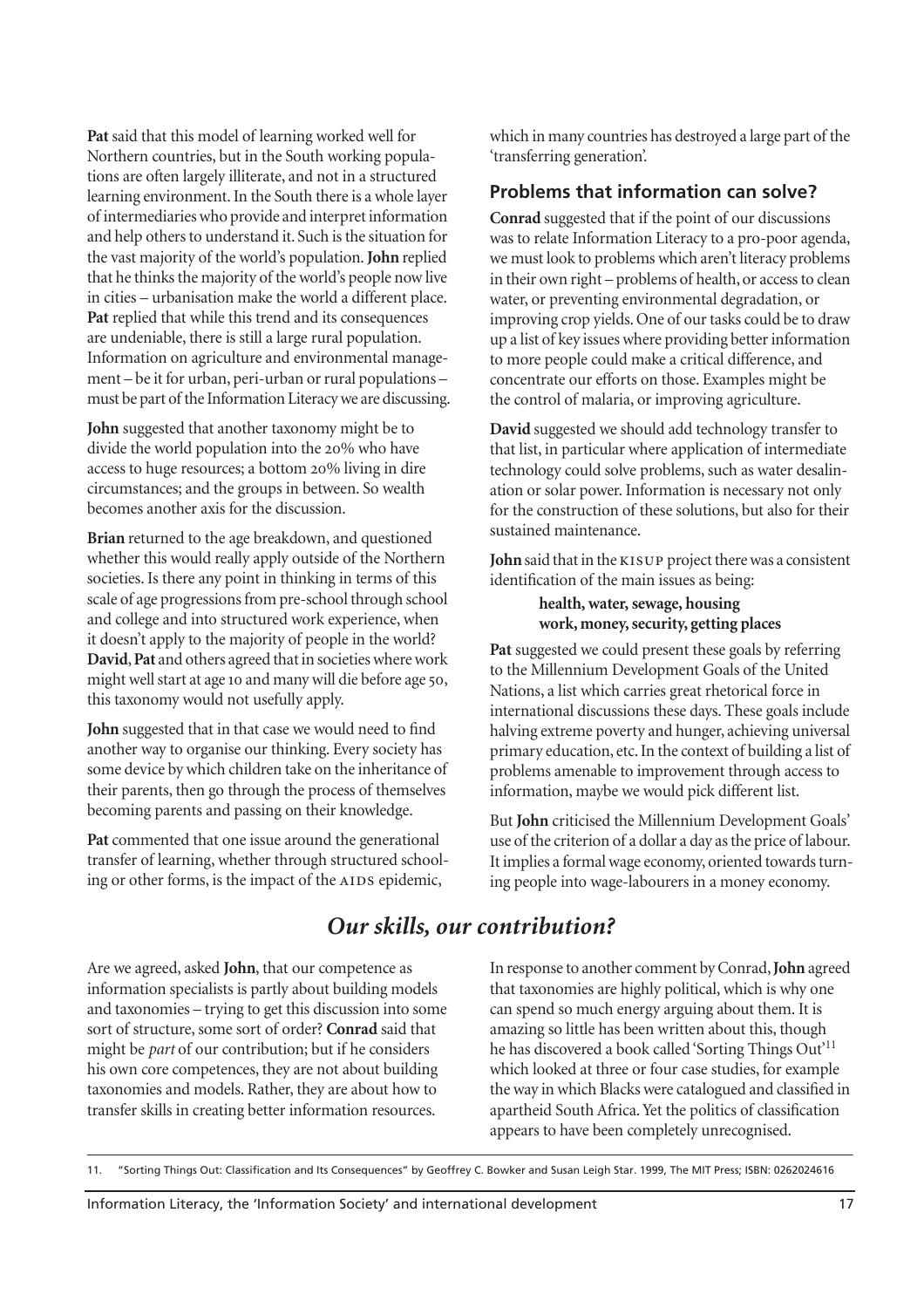**Conrad** agreed, noting how 'working class' means one thing within Marxist discourse, in terms of a relationship to the means of production, and quite another to market researchers. **Pat** talked about the problematic category of 'the poor' – phrases such as 'the poorest of the poor' are often resorted to, but nobody quite seems to agree what they mean by 'the poor'.

**John** sought to move the discussion forward. If in making this collection of taxonomies we have an entry for 'interface design techniques' and 'technologies and tools', what else can we add? **Conrad** replied that there was certainly some expertise around this table around issues of multilingual computing and translation, in relation to making information accessible. That pool of expertise could be expanded through our networks, for example through BCS-EPSG.

#### **Listening across the digital divide**

**Susie** said that she had difficulty reconciling her position, based in higher education in the UK, with thinking about an information literacy model that can be implemented in different environments and in societies very different to the UK. She couldn't see a link between the way we try to integrate Information Literacy into higher education in Britain, and how we should think about Information Literacy *outside* of an educational context in countries with different levels of economic development and different cultures.

**Conrad** thought that we might learn by listening to other voices from far away; he cited the website of WOUGNET, the Women of Uganda Network, involved in issues of ICTs in society in Africa; and the African caucus within the Association for Progressive Communication (APC).

But **Susie** asked: are we talking about ICT here, or about Information Literacy? **Brian** agreed that we should not allow a definition of Information which would make it synonymous with ICT. Conrad replied that he agreed with that distinction in principle; but surely we are aiming to set specific targets in relation to the World Summit on the Information Society? It was his understanding that the topic of Information Literacy was being discussed today *in relation to the WSIS agenda*. If we are to orient ourselves towards the WSIS process, then we should note what sort of topics are being raised by the civil society organizations in Africa, WOUGNET for example, and some of the concerns they are expressing is indeed about the 'digital divide'.

**John** thought we were in danger of going over ground that had been dug over many times before. 'What Information Literacy is' as a wider topic is a big discussion. At present, we have a useful moment in time because of the World Summit. What we want to do is to make sure that the views that we value are not brushed out of existence by the rhetorical power of the free market/ITU/ telecomms service providers. Our goal is therefore to provide the British Government and UNESCO with the best arguments we can provide them with. The only reason that there is any debate at all about information in society at this moment in time is because of the new technology.

Taxonomies have been around since we wrote on clay tablets, said John. A land registry related land parcels to land owners, to a list of outputs of the land parcels, to the amount of tax that had to be paid  $-$  all done with  $10,000$ clay tablets rather than noughts and ones in an electronic box. Those farmers clearly understood the relationship between owning a land-parcel, growing a crop and paying a tax; and those simple things haven't changed at all.

But if we consider issues of health, housing, taxes, water, security – people living in cities around the world know that their life experience has now reached a certain level of complexity at which they can no longer manage. That produces a new problem, said John, in which people have new information needs.

In this situation, those of us with professional obligations to design information systems for people are 'shoving tanks into people's gardens', as John put it. We may think of our 'tanks' as a beneficial form of interference (watertanks, perhaps?) but we have an obligation to think of the damage that our interventions may cause.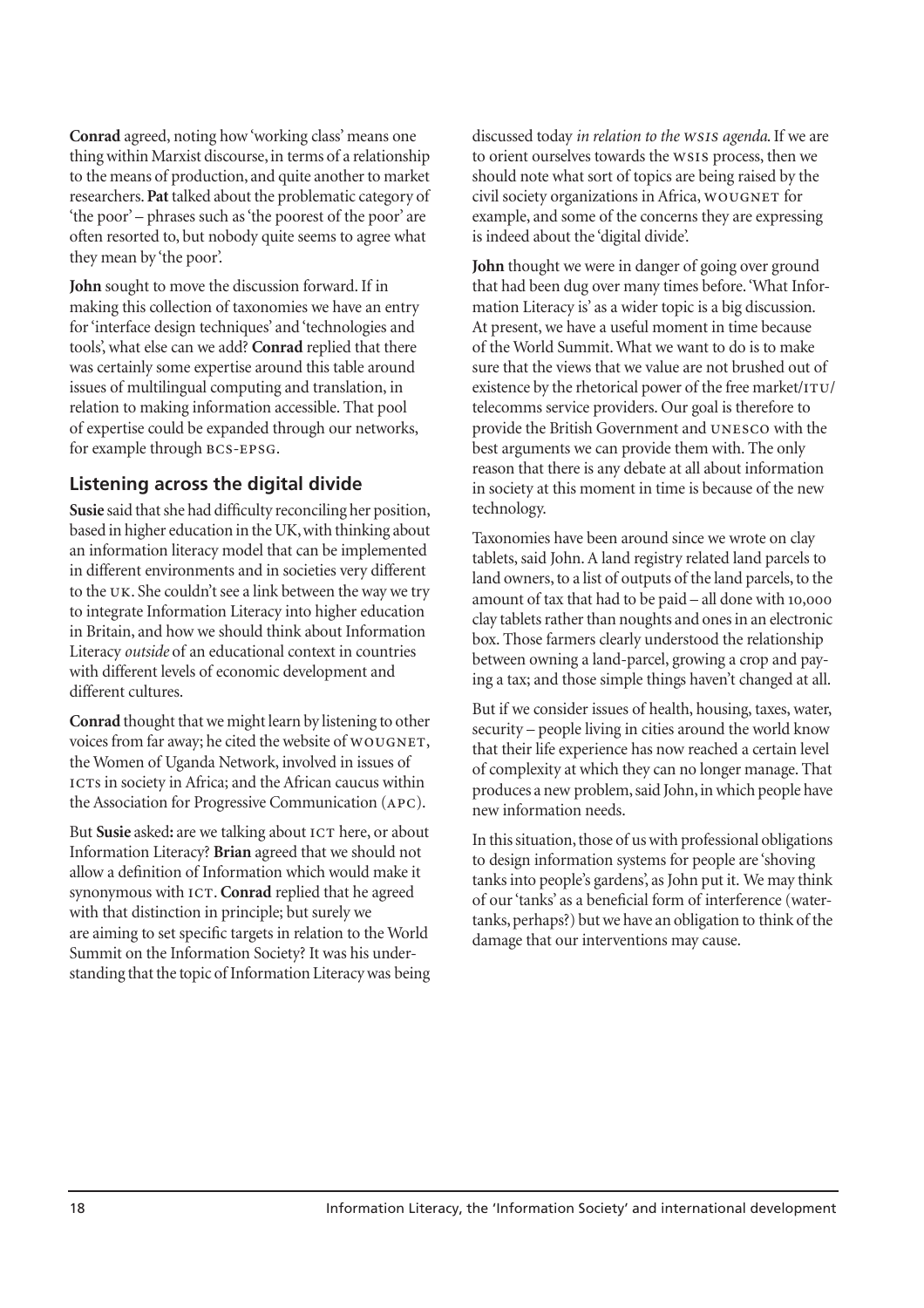# **'Seven Pillars of Wisdom'**

This is the model proposed by SCONUL to represent the information-handling skills needed by students in higher education, though larger claims have been made for its applicability to other areas of problem solving in life.

Each 'pillar' from left to right represents a step in the process of retrieving and using information. Library and IT skills are taken as foundation skills upon which Information Literacy is built. And the model recognises that people grow in competence in applying these skills, from novice to expert.



# *A closer examination of the SCONUL model*

Discussion then turned to the SCONUL model diagram about information handling skills, as represented by the diagram above which was presented on an overhead transparency. This was important to do for tactical and strategic reasons, said **John**, because we need to engage with Higher Education in Britain. It is one of the biggest players in the game, he said, and if we are not going to be completely marginalised as a tiny group of people without leverage, we must become to be involved in the debate in Higher Education in Britain.

John thinks the SCONUL model is missing a foundation – some basic core competences necessary before you can engage with Information Literacy skills. A weakness in the SCONUL model is that it lacks any discussion of what happens to people *before* they arrive at university. What do they know already? How do they structure their knowledge? (Would they understand the concept of a logical AND, for example?)

Once we have a grasp of how Information Literacy relates to higher education experience in Britain, then we could identify the features of this model that would not be appropriate in other situations; and each situation may need a different approach. The situation of the Chinese villagers whose valley is being flooded by the dam across the Yangze Kiang would provides a different context from that of women in rural Nigeria, and so on.

#### **Articulating requirements for information**

According to John, the pro-poor approach demands that people be able to articulate their own models, in order to define their information requirements. And these needs must be fully acknowledged by the 'infomediaries', the people who design and build information systems. That is what the U::G:: C model was about in the KISUP study.

**Conrad** picked up on the idea of people articulating their own requirements, and referred to a method of which he knew Pat would be aware, namely the Action/ REFLECT methodology for creating shared visualisation of problem-spaces, an application of the principles of Participatory Rural Appraisal (PRA) in which groups of people use materials to hand (bare soil, stones, shells) to make easy-to-amend, mutually constructed diagrams through which agreement can be reached on an adequate definition of a shared problem. He wondered how this sort of debate or shared visualisation could be facilitated technically in a geographically dispersed network. Can we imagine a 'digital sandpit' for such discussions?

**Pat** said there are some 'small voices', perhaps not being verywell heard, and a couple of case studies where people have done just that. According to one organisation which was trying to introduce ICTs locally, 'We started building a system, and discovered that what we *thought* people wanted, they didn't actually want.' So the organisation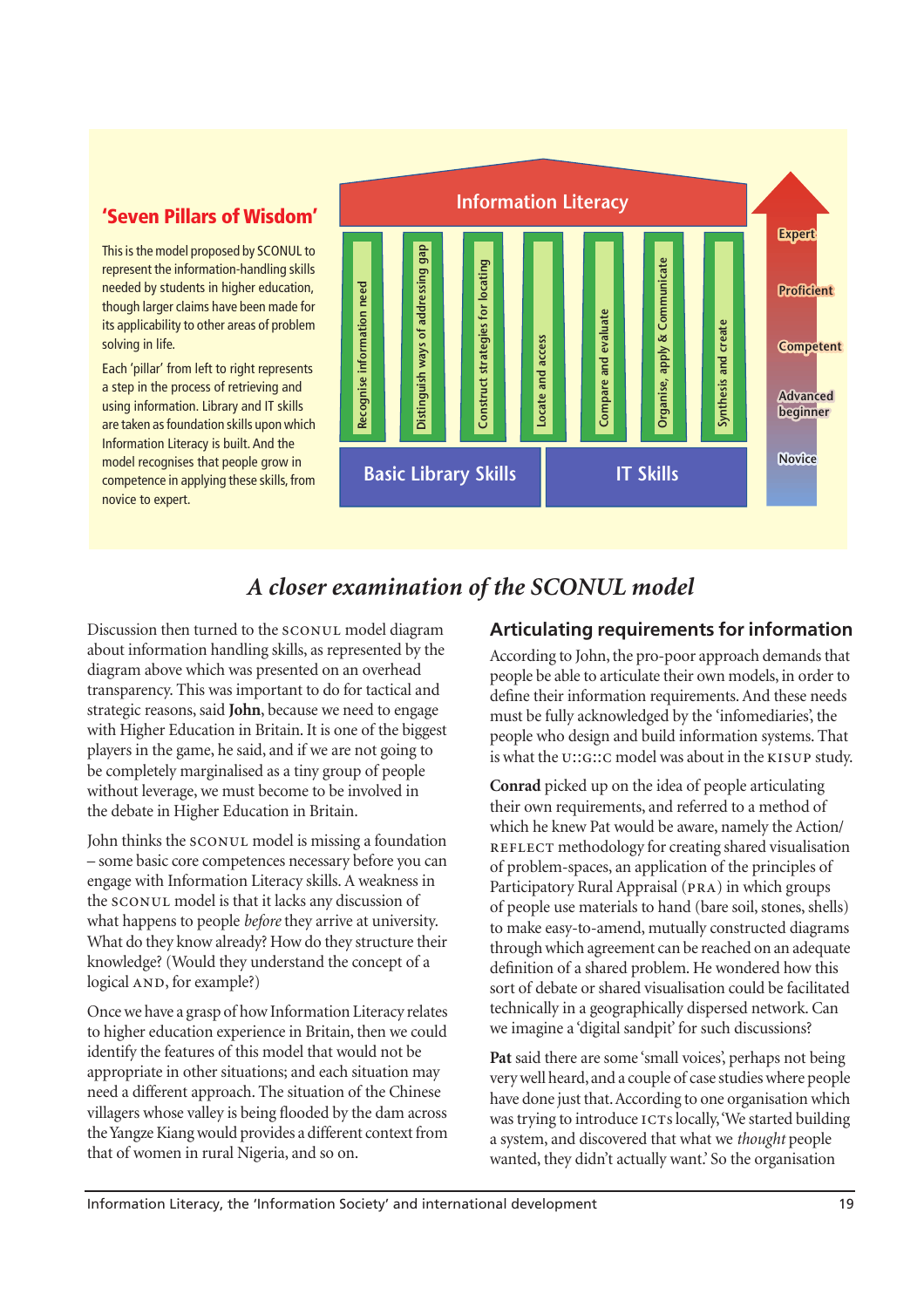went out to find out what was really needed, in terms of the information, and the skills to use the information. A lot of Participatory Rural Assessment work with such visualisations is being used to find out what local needs are, and she is aware of this happening in Zimbabwe and Peru. 'These are tools and techniques for getting people who aren't literate to visualise problems and work though processes to arrive at definitions of their needs.'

**David** asked if basic literacy is a requirement for the Information Literacy model of SCONUL; surely library skills must take basic literacy for granted. Looking at a wider approach to handling information, it is still true that one must be able to understand and use the language to engage with library skills.

**John** said that this opens up again the whole argument of what we mean by information; in particular, as a consequence of what is called  $STM - Scientific$ , Technical and Medical publishing. **David** said that the STM world may have its problems, but he does not see them related to Information Literacy at the levels at which we had been talking. **John** replied he thought they must be, because the scientist often comes along and says, 'I know that what your community needs is…' That's a top-down approach that afflicts many British Government aid policies in health promotion, transport etc., none of which works. **David** modified his point, saying that in the STM world he doesn't think there are Information Literacy problems *internally*, but they would certainly arise in terms of external access to that information.

**Pat** said that a lot of the rejection you see within development programmes of externally-devised solutions, and in agriculture particularly, is because of that lack of a link between the scientist and the farmer's peer-group.

# **Adapting the SCONUL model**

**Susie** suggested that the 'information intermediaries' could have a vital role in providing the benefits of Information Literacy to users who don't have direct access to a library or other information sources. Thus there may be a distinction between the North and the developing world; in the former, the user's direct access to sources of information has increased quite dramatically, and the role of the intermediary is now not as essential.

Secondly, she noted how America and Australia seem to be the other two places where the concept of Information Literacy has taken hold, with a considerable overlap in how IL skills in higher education are defined.

If we accept the SCONUL model, we have an agreement about how Information Literacy enables one to identify information needs and the means to satisfy them by engaging with information systems *however*they happen to be localized. In the  $UK$ , that could mean using a subscription database; in Uganda it could be going to see a health worker or some other information intermediary who knows how to find the information from source.

**Clifford** said that he had experience, in another context, of the development of generic models. Could SCONUL's model be made more generic? Then one might apply the more generic version to different scenarios; for example to health education in rich countries versus health education in a developing country… We could see in each instance if the model fits, then make iterative improvements to the model. Maybe some parts of the community of information professionals would not immediately accept a generic model – but if they saw it illustrated by examples in a number of different domains, they could be persuaded to adopt it.

**David** returned to Pat's comments about scientists. The STM world might have problems relating information to the developing world, but they must be aware that in our own society too there is distrust of scientists; On occasion this is justified, though often generated by Press paranoia. One's perception of genetically modified food crops, for example, will be influenced by personal perspectives as well as by what the press is writing about GM foods. This raises the question of how the citizen can evaluate what the press is saying – or to put it more broadly, how *any* of our information sources can be categorised in terms of reliability, to the satisfaction of ordinary people.

**Conrad** returned to a critique of the SCONUL diagram, saying that if he were to re-write the heading for it as 'strategies for acquiring information and turning it into knowledge', he would omit columns 6 and 7 as pertaining to things that you do with the knowledge after you have acquired it. Even then, looking at columns 1 to 5, he doubts whether this model is believable or useful. For a start, it begs the question: how do you recognise that you have an information need in the first place?

Also, it seems glib to Conrad to suggest that in most life contexts we can 'identify ways of addressing the information gap' when we don't even know what information resources are available; and one wouldn't know that until one has gone through the process of looking for answers to one's questions. In most situations in life there is no systematic process to solving these problems – it's all *bricolage*. You gain awareness of resources, and a facility with how to use them, in the process of using them. So the model looks like an *ex post facto* systematization of a process that is not experienced like that in reality.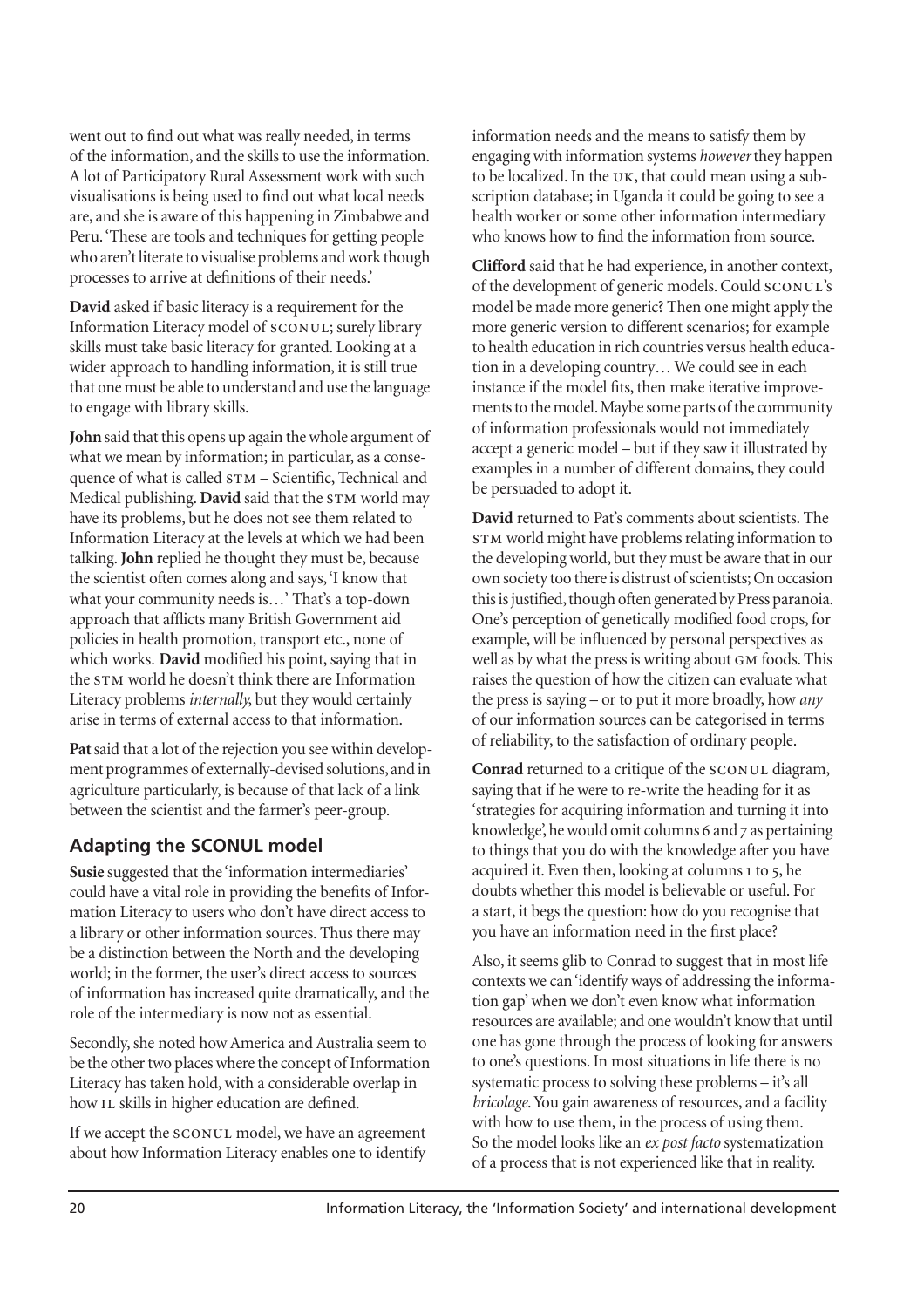# *The role of the infomediaries*

Conrad also thought that in the process of discovering information, it helps to have the support of an 'information intermediary' – someone who has already explored the paths of the resource network, and can help the user to find where resources are and how they are organised.

The SCONUL model was devised for the industrialised world, where the information intermediary has tended to disappear over time. One reason is that people in rich nations are expensive to hire and train – so, instead of having a 24-hour office where you can ask a human being when the next bus leaves for Chichester, you have to log onto the Web site and figure it out for yourself.

In contrast, Yateendra Joshi of Tata Industries Research Centre in Delhi once pointed out, during a discussion of how to provide timetable information to the largely illiterate Indian population using several languages, that the most cost-effective option would be to hire a multilingual information worker with a mobile phone link to the bus company's HQ. That person could stand by the bigger bus-stops and answer peoples' queries.

**Pat** also had something to say about 'infomediaries' (not her own term but one used in the KISUP project). At the rural level in developing countries, infomediaries are often NGOs. Each has its own agenda which could be political, social, linked to religion *etc*. The information they generate and provide will be informed by those agendas, or those of the donor agencies funding them. People need to know how to evaluate such information.

Infomediaries are often described as 'gatekeepers', meaning that they hold information and give it out to people; but gatekeepers they may also be in a negative sense, shutting people off from sources of information and power. Information may be provided only to people involved in their projects, for example.

**Susie** said that it is interesting to hear how in the developing world information intermediaries are playing the role they used to play in the North, before the Internet unlocked direct access to information. If they are playing that kind of gateway role, they should be the targets of any Information Literacy policy. There is no point in going to users and saying 'I will equip you with information skills' if they can't gain access to the information, so one should target the people who *will* provide access in order to widen *their* horizon and *their* agendas.

# *The changing role of the library*

**John** wanted to remind us that in Britain for a hundred years we have had a public library system, and in Britain today access to the Internet still means going to a public library for many people. Libraries in Britain today are busy places. Some books have been moved out of the way – to the distress of the more neurotically traditional librarians – and in almost every urban branch library will be ten or twenty workstations, fully occupied. Skilled, qualified librarians are now playing a real role in helping ordinary people access information via the Internet.

John had made the point to DFID that we should not go steaming into a developing country and start to build information access structures from nothing; we should reinforce and rebuild the public library structure instead, which people have been battling to keep going for a hundred years. Re-tooling, re-skilling and re-kitting the basic public library infrastructure is how to build these links at the urban level.

And the public library and the school library could work in better collaboration; perhaps the best place to put your public library is inside a school (irrespective of what professional jealousies that might kindle!)

Schoolteachers and public librarians still have to be trained somehow or other, said John, to give them an overview of the information infrastructure and how to query it. This is another reason to engage with the higher education system that imparts these skills.

John also recommended a model put forward by Ron Stamper, who described how people move through cognitive steps to clarify the way they are thinking, to more and more abstract levels. At each step, one realises 'I have a question'. A *question* emerges out of a *context*; the *question* defines the *search-space*. And John followed the process through: 'If search-space satisfies question – tick, that's good; if search-space fails to satisfy question – now I've got a research project. That can be as small a question as, "Where are my keys?" or as big as "Where's the next bottle of water going to come from?"' A model of this sort never has more than a small number of steps, but is iterative – and that seems to John to be the kind of model we should be arguing for.

What the SCONUL report is missing, said John, is the role of professionals as designers and builders of these information systems that other people are then 'messed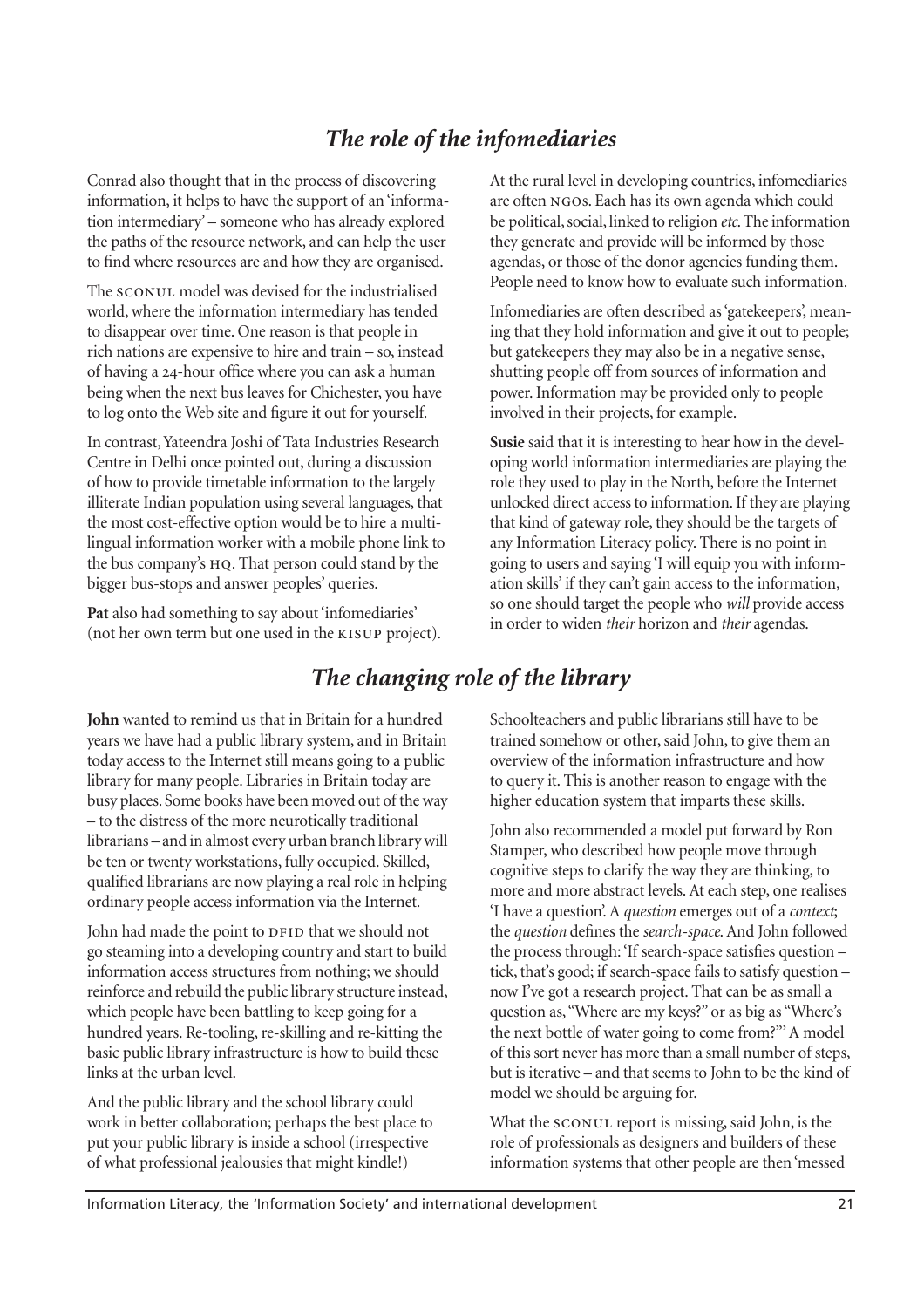around by' – which is why John had shown us the  $JISC$ resource guide for the social sciences earlier on. 'We have constructed an absolute shambles,' he said. 'If we did our jobs better, other people's lives would be made easier.'

**Susie** compared the role of information professionals in Information Literacy in this country with those of Australia, the USA, or the Nordic countries. In those countries, librarians are taking the initiative and are driving Information Literacy policy at the institutional and national levels. In Finland they are developing a national policy on Information Literacy, based on the model and the American model, and other good practice from different corners of the world. In her view this is the best way to move forward – what she calls the 'plug and play' approach.

**John** mentioned that the President of the International Federation of Library Associations this year is Ms Kay Raseroka, Chief Librarian of the University Library of Botswana. At IFLA's Glasgow conference in September she organised an open session for half of the day. About 150 people turned up to this brainstorming session, working in fifteen groups of about ten people around tables. John had raised the issue of Information Literacy there, and she seems to have picked up on this, which we can build on.

# *Can the IT business become pro-poor?*

But, getting the library profession organised is relatively simple, said John; indeed the library community is taking something of a lead here. There's more of a problem with the people who run Information Technology; they are not user-oriented, and they are not pro-poor-oriented. They seem to be fixated by their boxes, concerned with making their toys work – perhaps it's a male thing, a 'Boys With Toys' thing?

But also, said David, let's remember that these IT people are often working towards the business market, where the money is; there are hundreds of content management systems directed at business, for example.

**John** agreed, but he argued that if 'the rhetoricians of the Microsoft world' are going to create – as they claim –  $a$ world market of five thousand million people, they have got to get the other four thousand million other people into a position where there is some use in their lives for the tools that are being produced. Surely it should be in the interest of those businesses to grow the market… if only they can be got to understand that.

**Conrad** thought it more likely that computer companies would want to grow the market only to the point where their returns on investment diminish; beyond that they would not go, just as we've seen pharmaceutical firms behave in respect of solving the world health problems of malaria and sleeping sickness.

**Brian** agreed that it is likely that business would cut off development and investment at the point of diminishing returns. But what they would do then is to re-invent the market by changing the product – like in the automotive industry where they build in obsolescence, and depend for profitability on a relatively fast 'churn' which makes people buy new models, plus a parallel business

of add-ons, replacement parts and so on. However, in the computing industry, the hardware can often keep working for years and years. The driving force in the IT market is, by and large, the way software outgrows the capacity of old hardware, and it is this that forces you to buy new hardware. Changing the basis of licensing arrangements for software is another way the IT business is trying to turn the market over. And as for the really big money, this is no longer in the use of  $IT$  in business, but its use in entertainment – games, video and so on.

**Conrad** said that he saw no contradiction between Brian's point and his own opinion as just expressed: the computer business will turn its back on the user in the developing world in favour of inventing fancy technologies to sell as upgrades to existing rich users. There will be more profit in developing the next video game for Western and Japanese kids than in developing affordable ways of helping the world's poor to create and access information.

**John** thought there was a further issue to consider. In the United States, it is now possible to patent a business model. What will happen as this process of 'intellectual enclosure' continues? If a patent exists in one country, the patent offices of other countries will generally not allow a patent to exist in that domain locally. This process is leading to an extraterritoriality – extending the reach of intellectual property rights to things previously not recognised as intellectual property.

These considerations of intellectual property rights and how they affect the use of technology by the poor could lead us to arguments in favour of the wider use of Open Source software.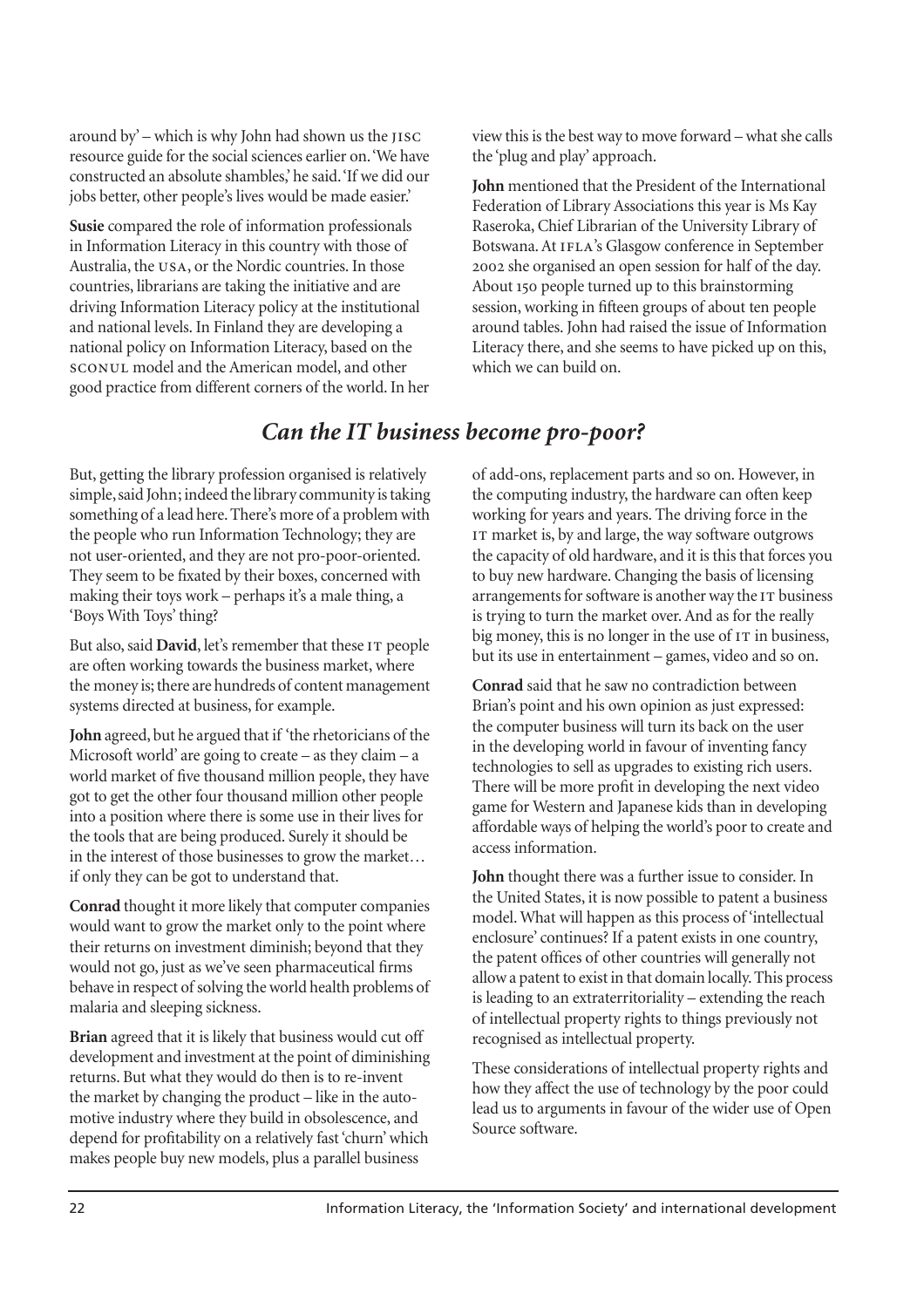# *Economic models*

One argument that **John** had not so far heard in our discussion, he said, was the issue of electronic commerce. John had chaired the Cabinet Office's 'Foresight Panel' on electronic commerce on behalf of the BCS, and their report summarises quite a lot of the issues. The views in that report are based on Jim Norton's report on electronic commerce, which in turn had led to the setting up within the Cabinet Office of the Office of the e-Envoy. Because the government's White Paper on Globalisation and Development offers the idea that Britain ought to provide a 'template' that developing countries can pick up, these UK initiatives are germane to our discussion.

Justin Smith [at Plymouth University] had said that he thought that – even as a generic model – the model is too library-oriented in its understanding of information. As John had said in the report he wrote for the BCS, electronic commerce seems to raise a challenge, because of the way in which buying and selling is going to change. These changes will bring both opportunities and threats – and not just in developing countries, but also for the 50% or more of the population of Britain who are not going to get higher education.

John says that he still favours a discussion structured around a taxonomy of 'primary education – secondary education – tertiary education', because it does provide a sort of generic structure, even if most people are outside of it in some way or other. So now he asks for instance: What is it at the primary school level that you need to know about buying things? People do have some understanding of buying and selling, and it seems like a core competence that doesn't quite fit the mould of 'literacy' or 'numeracy' or 'visualisation'.

Increasingly, electronic commerce will become part of the way the world market works, and something quite profound is going to happen. The price of labour in the world market will change. People with core competences

*Classification schemes; and, what is information?*

**John** then recalled how thirty years ago, basic library skills involved learning how the Dewey classification scheme works, and making sure all the public libraries used Dewey. But then one notices that in the Dewey'200' sequence for religion, fifty components of the table are given to Christianity, one to Islam, one to Judaism, and one to all the rest of the world's religions. Unless people come to recognise the politics of how these things are structured, they have not learned much. John thought

will be able to sell their labour power at a certain price, as a consequence of which the cost of all commodities will fall. However, the buying-power of people who don't have those skills will fall, and they won't be able to get the money to buy those commodities. This is the theory of 'the contradiction between the organic composition of capital and the tendency of the rate of profit to fall.'

**David** thought that maybe the SCONUL model might apply to electronic commerce after all. If you recognise that you have an information need, you know you want something; and you look for where you can get it from. That's rather like walking down the High Street and looking in half a dozen shops – or maybe these days looking at half a dozen Web sites. So part of the SCONUL model does apply to electronic commerce, though the last two steps, 'synthesise and create', do not apply.

Alternatively, a transaction model might be relevant – everything is 'someone doing something with stuff, to somebody else or for somebody else'. In all these cases there are two people at each end and they in a process of exchange – whether it is information or books or goods or whatever. The transaction model could be placed beside the SCONUL model.

**Pat** said you must remember that as well as people who want to buy, there are people who want to sell. In some places such as rural India, that is being done largely through intermediaries.

**Clifford**, referring to the SCONUL model's relevance to economics, suggested we could think of inputs as a previous iteration. The person who is selling has gone through all those steps in order to create their cattle, or whatever it is they are trying to sell.

This, said **John**, is what we call a 'value chain'. You might be able to introduce the idea of a value chain to people at certain levels of education, and the idea of adding value.

if he was a Muslim and he believed his religion was true, he might fly an aeroplane into a tall building if someone built a classification scheme that gave fifty components to an alien and false faith, and only one to his true faith.

**David** said that another problem with Dewey, indeed with any classification scheme, is if the librarian doesn't understand what a book is about and gives it the wrong classification. **John** gave as an example of this the book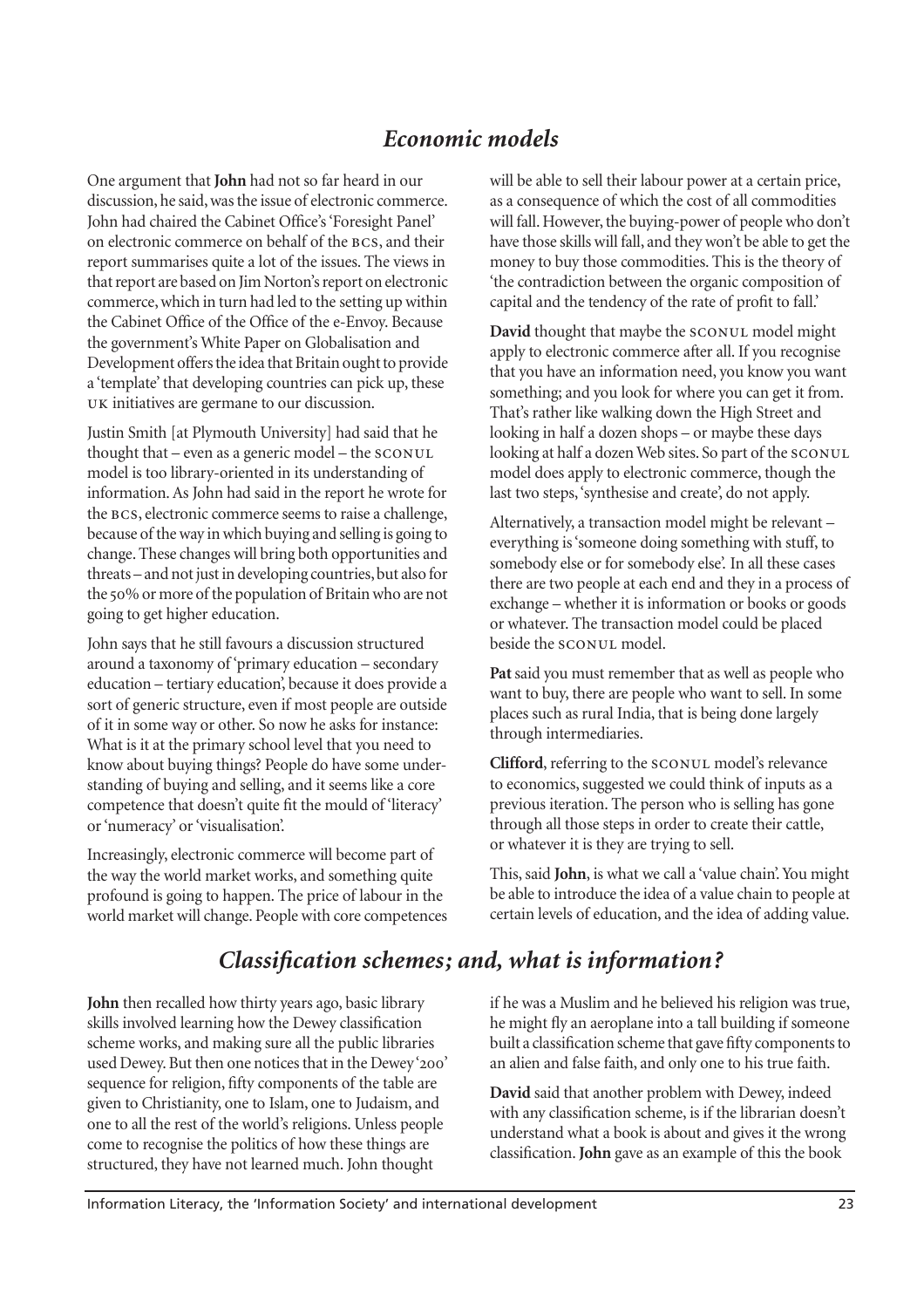'The Arms of Krupp' (on the German munitions firm) which got placed in Dewey 929 (heraldry). If you search a library catalogue for a Scottish town called 'Dumfries' you will find none; but if you search under 'Dumfry' you will find several, because some idiot built a rule that a word ending '-ies' is a plural or a word ending '-y' and should be classified with the latter…

Go to a bookshop and look for the subject 'Information Design,' suggested **Conrad**. Some of the key books in this cross-disciplinary subject will be found in psychology, some in writing, some in computing, geography, typography. At least if you go to a library, said **Brian**, there is a chance that you'll encounter an intelligent life-form who can help you or at least understand what you are looking for. The same can't be said of some bookshops.

**John** thought that from libraries to bookshops to supermarkets he could see a trajectory of disintegration of information skills and taxonomies; and confessed a complete inability to understand how a supermarket is organised…

After we had wandered off in a discussion of how supermarkets are organised, **Conrad** wondered where we had got to on the agenda.

**John** suggested that we were between looking at taxonomies and metadata, and what other skills we might have to offer, and looking at whether there is the possibility of an institutional framework for our discussions. If so, said **Conrad**, he would repeat his view that within this room there were competencies also in knowing how to *present and design* information, and how to make it as accessible as possible.

**David** returned to the **sCONUL** model of Information Skills, asking if we had come to a settled view about whether it could be applied across the board with modifications, or whether we need a more generic model. Or, said **John**, whether there really can't be a generic model, and that generics will always disintegrate into locuity, and that there always needs to be a here–there/now–then/ this–that…

At this point in the discussion, **Conrad** had walked up to the flipchart to write up a list of 'our competences' and started the list with 'Making information accessible (and teaching people how to do that)'. **Pat** suggested adding 'making information usable' there too.

**John** said he was arguing that Information has a different meaning – and that what Conrad and Pat were talking about is 'Stuff'. **Conrad** said no; he would stick with the idea that Information is created in the context of wanting to communicate knowledge. **John** said that is not so: he believes that *Information* only happens where he comes along with a gap in his knowledge; and when that gap in his world meets the object in that world, the communication is set up and information occurs.

**Conrad** said, perhaps John comes from the point of view of researching and finding out information; whereas he [Conrad] is seeing things from the point of view of someone with information to impart. No, said **John**. He isn't coming along 'looking for' information; he *needs* information. Conrad as a 'pusher' will never know whether Information ever 'happens'.

**David** said he was happier with Conrad's definition of Information, and use the word 'knowledge' to describe what John was calling Information. No, said **John**; this is why we need the social structure. Because when we look at the concept of knowledge – and here we are really going back to Aristotle – we find that there is a social process that gets a thing into a book; and knowledge is that social architecture, which is the product of society.

So, we still seemed not to have an agreed definition around the table of what Information is…

**Susie** made an observation – Conrad seemed to identify with  $s_{\text{conv}}$  skill number six, John with skill number one... The SCONUL model might not fill our needs, but it does seem to capture us all!

Well, said John, the SCONUL model certainly kept us going for long enough. 'But what is missing is from it is *our*role as professionals; we are the people, in some sense, who build those edifices. The model does not recognise that we have a professional responsibility towards what we are building. We make these damned things, and we make them harder to use than they should be.'

Justine suggested that the SCONUL model really only looks at information from the point of view of the enquirer, the seeker-after… it doesn't seek to deal with the obligations of the producer, the organiser of information. It was even worse than that, said **John** – the model was built from the point of view of a bunch of university librarians, who were failing to query their professional practice.

**Justine** also thought that the model doesn't offer a place for any kind of help or support for the searcher. To be fair again, said Susie, the SCONUL model does conceptualise Information Literacy as a tool for the job of being a learner; that cuts out from the model the role of any external intervention from an information provider.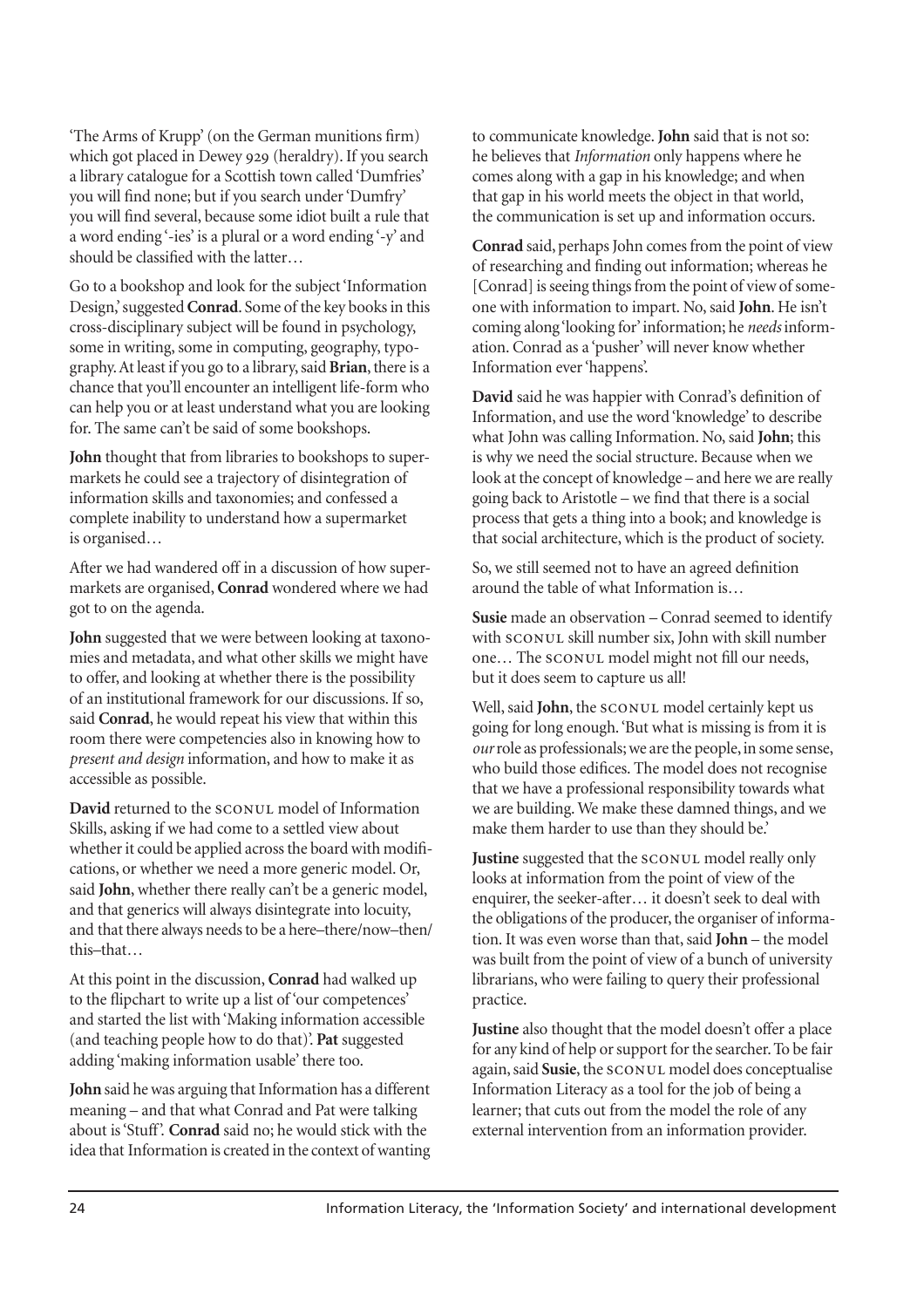# *Toolkits for Information Literacy?*

This led **John** back to his earlier question, 'What kind of taxonomies and toolkits should we try to have?' If you think of primitive carpentry, he said, if the only tool you have is a hammer, all problems are nail-shaped. If you are trying to join two bits of wood together, you ask whether the forces between the pieces of wood are ones that shear along their face – in which case you can use a nail – or tend to pull the faces apart – in which case you should really use a screw. But if you have no screwdriver, you treat all the problems as nail-shaped even when that is not appropriate.

What tools should a toolkit for Information Literacy contain? In building his own list of tools, John would put Netscape Composer in the centre: it's free and widely available, gives a basic starting-point for text-processing and editing, getting some text and pictures together and producing a basic website. It gives a means of expressing yourself, with no financial outlay. With that as the starting point, John would add other tools. Microsoft Office he would include simply because it is so pervasive, even though it is a nightmare to use, and too expensive for developing countries (unless you accept piracy as a distribution method).

#### **ECDL**

Under the category of ICT skills, we have the European Computer Driving Licence (ECDL), a course of study already at the level of an NVQ-2. It takes about 80 hours of people's time, and it is not often that you get 80 hours to devote to learning how to use a computer. **David** said that you don't have to study the ECDL curriculum all in one go, and he also questioned whether everything in the curriculum would be appropriate for someone learning how to use a computer in a developing country. Would you bother with the ten hours on spreadsheets?

**Brian** mentioned that an ECDL Foundation Course is also being developed; maybe that would address the issue by defining an more elementary set of IT skills?

**Clifford** reported that in the National Health Service they have decided they cannot accept the full seven-part curriculum; they have produced a modified version with only four modules. That, said **Brian**, is a cut-down version of the existing curriculum; whereas he was talking about a simpler introductory version of . (Might it be called the European Computer Moped Licence, we wondered?)

David wondered how some of the **ECDL** curriculum could be made much simpler than it is. However, he notes there are some things in the word-processing module of the course which David would never himself use, for all his years of experience; in order to write the tutorial for the course, David had to learn them for the first time. Meanwhile there are word-processing tasks David does all the time which are *not* in the syllabus.

The difficulty, said **John,** is that there's no information skills or information literacy equivalent of the ECDL. Many opportunities to create this have been passed up (John once wrote an 'Information Hitchhiker's Guide'). While information objects are missing entirely from the ECDL worldview, at least in devising ECDL someone made an attempt at giving some structure, however wrong in so many ways that structure may be. **David** noted that the ECDL course does include quite a large emphasis on mailmerge – that has the potential for being used as the basis for discussing information.

**Susie** said that whatever comes out as the output from this meeting, she would like it recognised that Information Literacy does not equal Information Technology. That view was accepted by the group, and it too got added to the flipchart.

## **Classifications and links**

**John** showed a text from Hussey's book *The Picturesque*, as a case study in classifications of types of knowledge…

So at that moment, the relation of all the arts to one another, through the pictorial appreciation of nature, was so close that poetry, painting, gardening, architecture and the art of travel may be said to have fused. The combination might be called the picturesque.

A discussion then followed in which John compared Hussey's efforts to link several disciplines together with the tendency of classic librarianship to split things apart into classification schemes.

**David** suggested that the newer concept of metadata has the advantage over divisive classifications such as Dewey, because one can apply multiple metadata attributes or properties to a single informational entity, solving the problem of which 'box' the item belongs in. **John** then wrote up the U::G::C label on the flipchart, saying that when this idea arose within the KISUP project, the intention was to use the double-colon as a device to join the other components together. Metadata architecture, said John, allows one to build that structure.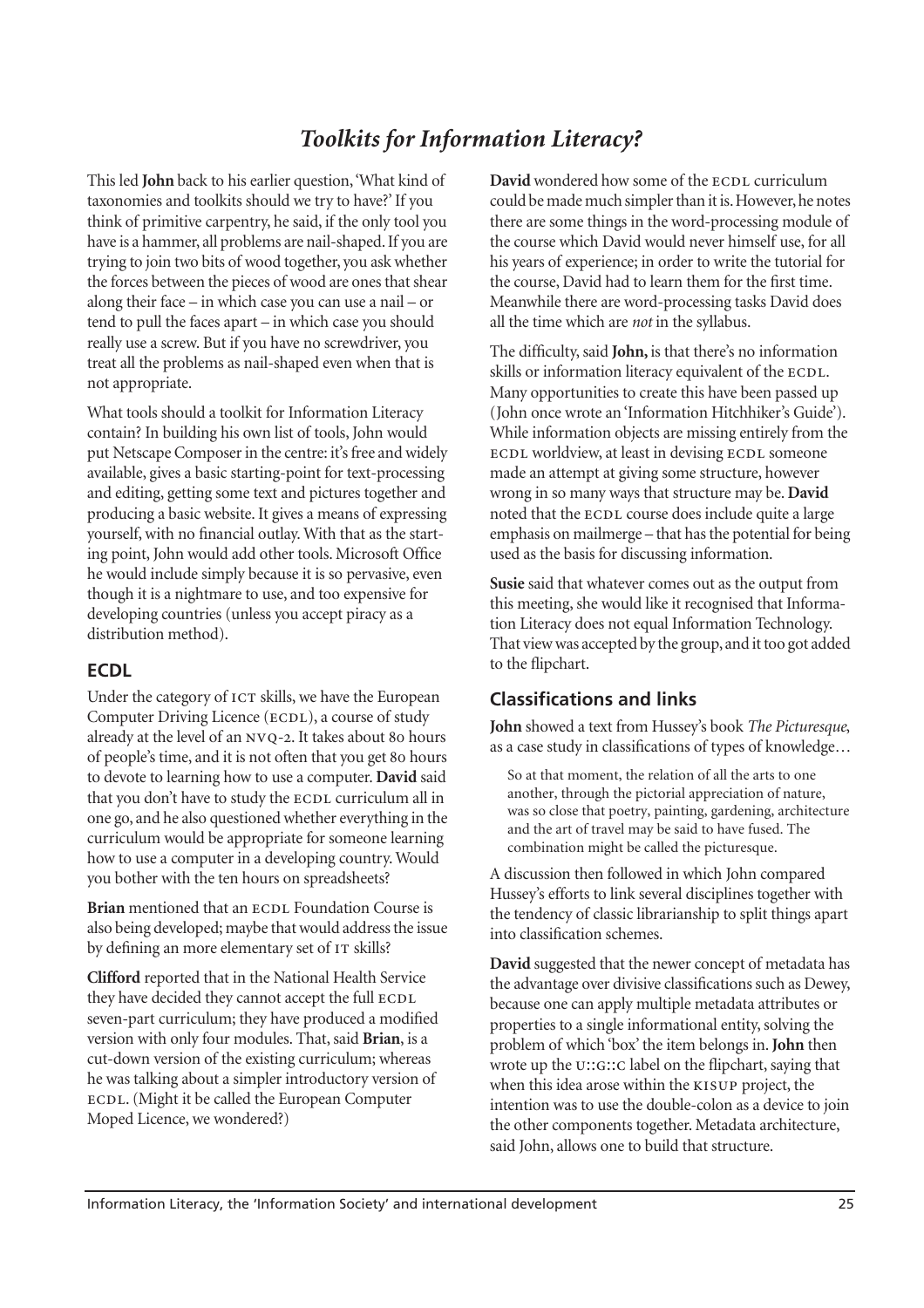If we were to use the U::G:: C approach rather than Dewey, we would have much better inheritance, and would be able to build components together more competently. This is called 'fully faceted analysis'.

John said that the advantage of the taxonomy of the Periodic Table was that it enabled somebody to predict that a set of chemical components which were unknown at that time actually did exist, had to exist, and would be found. In contrast, the Linnéan biological taxonomy is a poor one because it cannot predict that some phenomenon of which you are currently unaware will come into being.

Students looking at taxonomies talk about 'natural relations'. This may be a relevant concept in objective physical systems, but it doesn't work in social systems. There are no natural relations in social systems – they are made by people. As we build classification schemes, we are building social constructions; and as people learn about those social constructions, they will quite rightly reject them if they do not fit into their scheme.

#### **Learners or users?**

**Susie** commented that the perspective of a learner, or a user, has to be taken into account in order to devise an information literacy policy that will address their needs. **Brian** suggested that the word 'learner' might be too definite a word. The word 'user' as a more generic term might be useful, because we're talking about people who don't see themselves as learners in a formal sense.

If we take access to information resources as the first requirement, and teach those who need access how to achieve it, the other side of the coin is the day-to-day kind of information literacy which the John and Jane Does of the world need. Whether for business or entertainment, for education, health, doing a job, going on holiday or travelling around, there are chunks of information that ordinary people need to be able to get at.

# *So, what happens next?*

**Conrad** at this juncture raised a 'point of order' – he sensed that people were getting tired, and not sure where the discussion was going. He felt we should determine what sort of discussion end-point we should try to reach. Perhaps it was time for us to go around the table again?

**John** said that the last item of the agenda he had devised for the meeting was that we should try to determine the possibility of an institutional framework for pushing forward on these issues. He suggested that we should go round the table again, declaring what we would want to happen and what we would want to do in the lead-up to the World Summit of the Information Society.

**Brian** said that this meeting should result in something tangible, based on the discussions we had had today plus the material on the Web site that Conrad had built. Ideally we should create a document to push forward into the WSIS process. We would also need to determine how this is delivered, and agree a position we can take forward. But the next question is – what would go in it?

**Conrad** said he had recorded this meeting to MiniDisc. On those recordings there could be found something of a 'body of knowledge' on the subject, which could be written up. As for other possible outcomes, the BCS Electronic Publishing Specialist Group was in the process of planning its series of one-day conferences for 2003. One of these, in June 2003, would be on the practice of

electronic publishing in the work of NGOs and bodies with a pro-poor agenda. It was possible that some of the ws1s themes and concerns could be introduced into the content of that conference, perhaps with help from those present. So, BCS-EPSG could offer one mechanism for carrying the discussion forward.

**David** then described how Nic Holt of Fujitsu UK has made it possible to make lectures available over the Web as a streaming audio presentation with synchronised still images. The annual Turing Lecture of the BCS and IEEE, (Institute of Electrical and Electronic Engineers) has been disseminated in this way, and the BCS Knowledge Services Board has said it is willing to put money towards investigating the potential of this method of delivery. So, if we were to hold such a conference or host a lecture on these topics, it might be possible with BCS support to put it up on the Web.

**Sue Hughes** offered three thoughts. Firstly, she supports separating the concept of Information Literacy from that of computer literacy. She thought that this was a special element of the perception of this group, and hoped that viewpoint would be incorporated in anything coming out of this meeting.

Secondly, she reminded us that the British Council is lucky to have an office in Geneva. Through that, the Council can be 'plugged in' to various organisations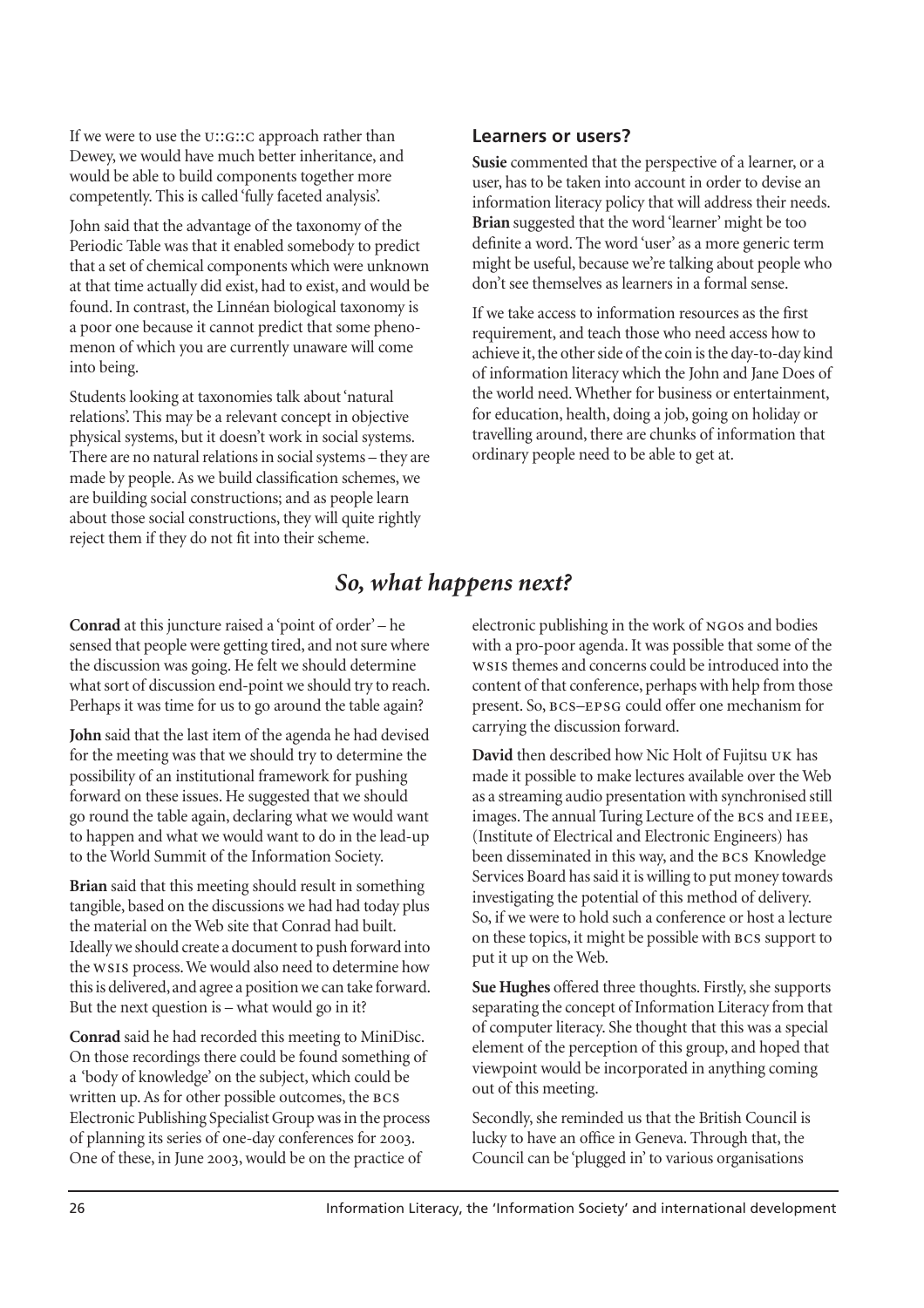and people in Geneva who will be involved in the summit. She was aiming to go to Geneva in February to find out how the British Council will be able to gain access to the Summit, and the best way to make an input into that. She would report back to this group about the best mechanism for putting our ideas before the people in the **WSIS** process.

Thirdly, Sue mentioned there would be a conference on Information and  $IT$  Literacy in Glasgow<sup>12</sup> sponsored by the Glasgow universities – a call for papers had gone out, and it would be worth aiming to make a contribution to that event.

**Penny** endorsed the view that this group should link up with others in the UK thinking about Information Literacy, and suggested we should not focus too much on the details of what sort of input we would want to make to take to the world summit until that networking has been done. Nor did she think it was important that we emerge from this meeting with a defined model. At least this meeting had raised useful questions that she thought had not yet been raised with bodies like UNESCO.

**Susie** thought we might draw up a list of 'pointers' or principles, rather than a definitive model, and 'IL does not equal IT' could be one of those principles. Making information accessible could be a second. Another could be to make technology appropriate to the environment of use. We agreed this sort of list would be a useful thing to inject into the ws1s process.

**Conrad** also thought that in preparing such a list of principles, it would be worth reading similar lists drawn up by other meetings, and especially those coming from the developing world itself – such as the list compiled by participants at the Addis Ababa conference of the Association for Progressive Communication.13

**Susie** suggested that we emphasise the link between Information Literacy and lifelong/independent learning. While this link could be seen as a narrow concern of Higher Education, it could also be constructed with reference to John's idea of Information Literacy across the educational spectrum, and with much greater ambition – not just as a toolkit for finding information, but as a challenge to the whole education sector, so the education system helps people develop the skills to be lifelong independent learners.

**Justine** also supported Susie's desire for a list of key themes. She expressed concern that we should be clear what we meant by Information. The group seemed to be working primarily with a definition of information as 'external representations of knowledge' – language and signs. But when knowledge representation is considered, she said, you have to consider conceptual structures, models of the world, people's forms of understanding. More is involved in that, than in a simple view of information.

Some of the difficulty we were having, thought Justine, was in trying to reach quick conclusions about such a complex topic. Our talk of 'Information Literacy' makes it sound as if it should be easy to define what skills and tools were appropriate. Yet, in an academic context, we were importing quite high-level methodologies. Justine still felt our boundaries were not clear, and also wondered whether the ideas of Information we were working with would match those that would be the currency of the ws1s discussions.

**Pat** expressed a further concern – if we focus only on organised structures *e.g.* in education, what happens to all those people at the other end of the scale, who cannot participate in those structures? She elaborated that she was thinking about people in the circumstances in which she typically works – small towns or villages in remote parts of developing countries. A model which could not encompass their needs as well would bother Pat greatly.

**Conrad** did not want us to focus on formal education only; indeed, if he thought that our discussions were going to be limited to that, he would have no further interest in the project.

**David** thought we might want to express an opinion that 'information doesn't equal words' – that there are other ways to convey information.

**Susie** wondered about the many ways that have been invented of stretching the use of the word 'literacy' – there's information literacy, media literacy, tool literacy …and **Pat**said that there had been a series of seminars or conferences in 2002 that had looked at expanded notions of literacy. (The people from Action Aid who had worked on the REFLECT project had made a substantial input into those discussions.)

**Conrad** thought we might miss the point if we insisted on clustering everything around an expanded concept of literacy. This was the reason why the Web site he had created to facilitate this meeting, had been called the 'ws1s focus' site, not 'Information Literacy focus'.

<sup>12.</sup> The conference is "eLit2003" and refers on its home page to "electronic literacies" rather than IL. It will be held at Glasgow Caledonian University, 11–13 June 2003. See http://www.iteu.gla.ac.uk/elit/elit2003/

<sup>13.</sup> See Acfrica ICT Policy Monitor – http://africa.rights.apc.org/workshop\_dec\_eng.shtml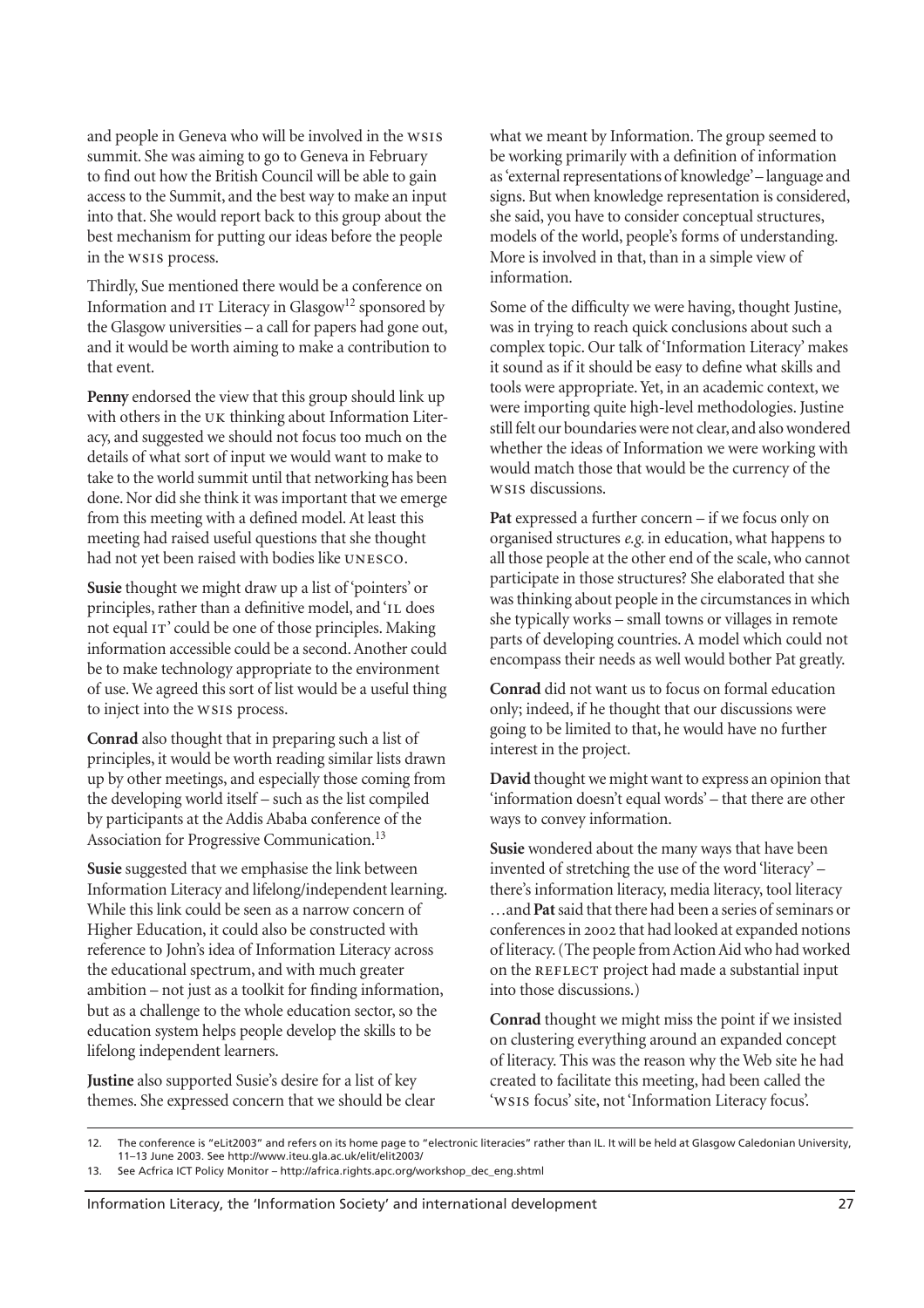**Clifford** observed that our collective thinking style was that of what might be called 'logical thinkers'. Out in the world, though, there's a lot of more *intuitive*thinking. Perhaps we hadn't broadened our thinking about information enough; it would be premature to focus our thinking now. Perhaps we should meet again, and we should continue the discussion through the Internet. But how much commitment and stamina would people commit to pursuing this? Could those in charge of the group (BCS-DCSG) take a poll to assess people's availability for this?

# **Civil Society and world summits**

**John** said we'd failed to explore the idea of Civil Society, and its place in the lead-up to the World Summit on the Information Society.

He suspected the only reason any discussion is taking place at the international level is because of the antiglobalisation protests at Seattle and Genoa – or maybe one could even trace the thread back to Rio 1992 (*World Summit on Sustainable Development*). These events had highlighted a democratic deficit, and had showed that people are turning their backs on the formal political structures. After all, historically, World Summits were for Prime Ministers and Presidents and the like – the heads of government, partaking of champagne, and taking decisions among themselves.

The argument around the Johannesburg follow-up summit on Sustainable Development, and the planned ws1s events, have been about what the role of Civil Society will be – in producing agendas, and determining the issues that would be debated. But Civil Society participation, however welcome, is problematic. Once you get to 60,000 or 100,000 people at a conference, individual voices are lost in the process. (Consider, the European Social Forum in January 2003 had 20,000 people at it!)

Clearly part of the process of constructing this idea of Civil Society involves the political parties, trades unions, voluntary organisations, NGOs and so on. As for us, we could offer our views through the professional societies, such as BCS and CILIP. To avoid our voice being lost, we should concentrate on being as brief and as clear as we can to our own professional societies, about what we consider our professional obligations to be, and the type of intervention we would expect from these professional bodies.

# **Things to be getting on with**

We can leave open for a while what should come out of today. Whatever the outcome, this should include a letter to the President of the BCS, and a letter to the President of CILIP. John thought from our discussions that we would have several 'considered opinions' that could be expressed in such letters, and wondered if there were other professional societies to whom we would write in the same way.

The only area where John thinks there is still doubt, is whether we think there is a set of key skills that are somehow transferrable across all societies and all cultures; or whether these skills and toolkits are specific to cultures and societies.

As for the June [eLit2003] conference in Glasgow, we do want to try to engage with the people who are organising it to argue for a pro-poor point of view, committed to international development. We could offer to organise a fringe meeting, if that's the only way to ensure our views get discussed.

Because W<sub>SIS</sub> follows on from the World Summit on Sustainable Development, ws1s will have to take the Sustainable Development agenda on board too. But a Sustainable Development perspective throws the whole of the SCONUL model up into the air, said John. If you were trying do practical research to promote sustainable development in your village, that SCONUL model would look pretty irrelevant. Perhaps Sustainable Development is a good perspective from which to start, if you want to show how weak the formal structures actually are.

The European Union's 'Framework 6' call for proposals for funding came out in December 2002, and we are now in the first round of a huge amount of money being made available for projects. Considering the partnerships we have built up across Europe, might we have the basis for putting a proposal into Framework  $6$ ? (In 1994, the Information for Development Forum had put together a project proposal. It didn't get funded, but the exercise did mean that they got a partnership together and the people met to consider the arguments.)

So there are some practical projects which we can move forward with – the June conference, writing to the presidents of professional societies, perhaps a Framework proposal – while we also try to ensure that professional societies play a role in the Civil Society caucus, and that the pro-poor arguments carry on.

John thanked Conrad for constructing the Web site. It made a real difference, he said, to have something to come from our meeting that was in that sense tangibly constructed.